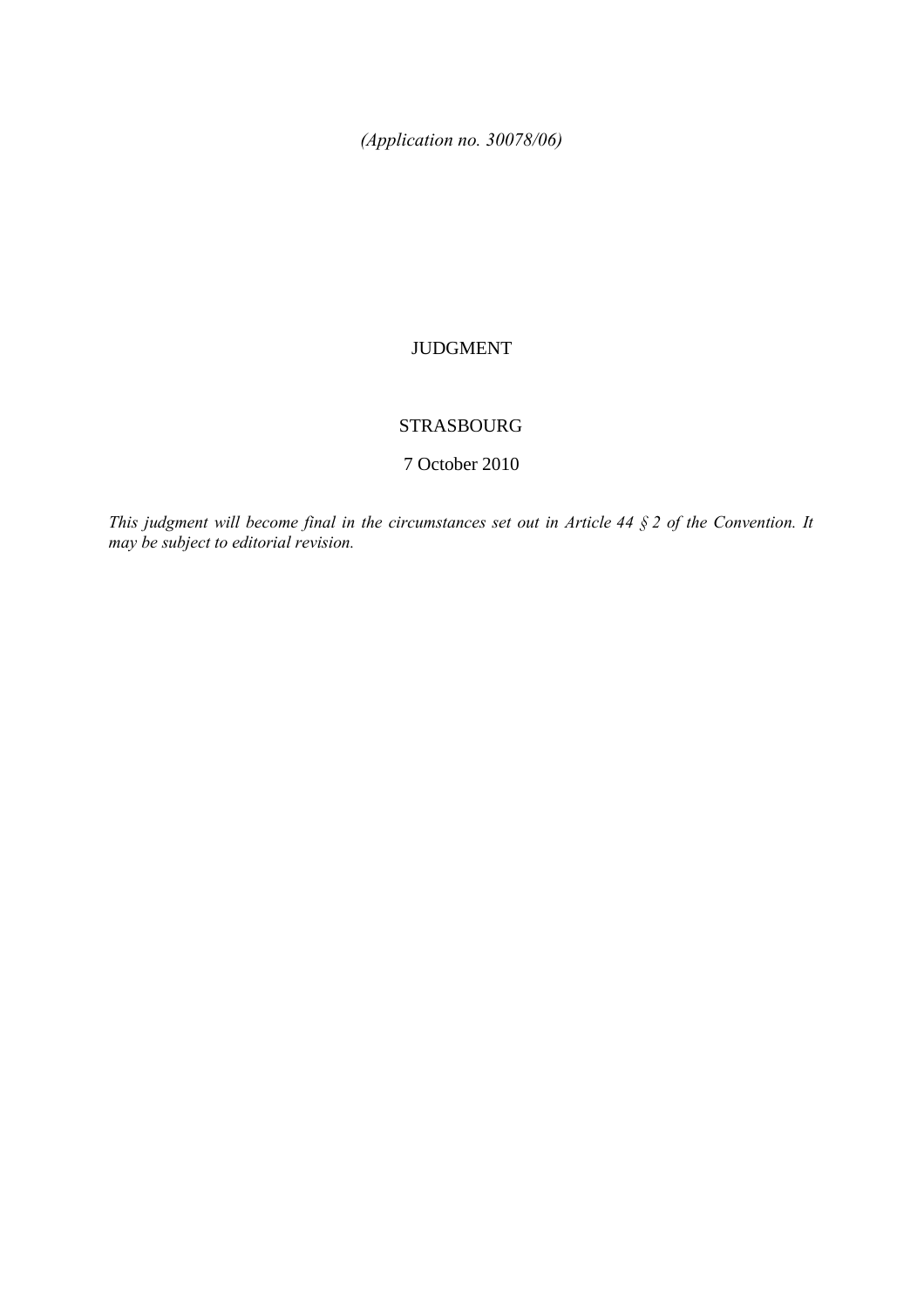**In the case of** Konstantin Markin v. Russia,

The European Court of Human Rights (First Section), sitting as a Chamber composed of: Christos Rozakis, *President,*

Nina Vajić, Anatoly Kovler, Elisabeth Steiner, Khanlar Hajiyev, Dean Spielmann, Sverre Erik Jebens, *judges,* and Søren Nielsen, *Section Registrar*, Having deliberated in private on 16 September 2010,

Delivers the following judgment, which was adopted on that date:

## PROCEDURE

1. The case originated in an application (no. 30078/06) against the Russian Federation lodged with the Court under Article 34 of the Convention for the Protection of Human Rights and Fundamental Freedoms ("the Convention") by a Russian national, Mr Konstantin Aleksandrovich Markin ("the applicant"), on 21 May 2006.

2. The Russian Government ("the Government") were represented by Ms V. Milinchuk, former Representative of the Russian Federation at the European Court of Human Rights.

3. The applicant complained, in particular, of the domestic authorities' refusal to grant him parental leave because he belonged to the male sex.

4. On 30 August 2006 the President of the First Section decided to give notice of the application to the Government. It was also decided to examine the merits of the application at the same time as its admissibility (Article 29 § 1).

## THE FACTS

### I. THE CIRCUMSTANCES OF THE CASE

5. The applicant was born in 1976 and lives in Novgorod. He is a serviceman in military unit no. 41480.

6. On 30 September 2005 his wife Ms M. gave birth to their third child. On the same day a court granted their application for divorce.

7. On 6 October 2005 the applicant and Ms M. entered into an agreement under which their three children would live with the applicant and Ms M. would pay maintenance for them. Several days later Ms M. left for St Petersburg where she has been living ever since.

8. On 11 October 2005 the applicant asked the head of his military unit for three years' parental leave. On 12 October 2005 the head of the military unit rejected his request because three years' parental leave could be granted only to female military personnel. The applicant was allowed to take three months' leave. However, on 23 November 2005 he was recalled to duty.

9. On 30 November 2005 the applicant brought proceedings against his military unit claiming three years' parental leave. He also challenged the decision of 23 November 2005.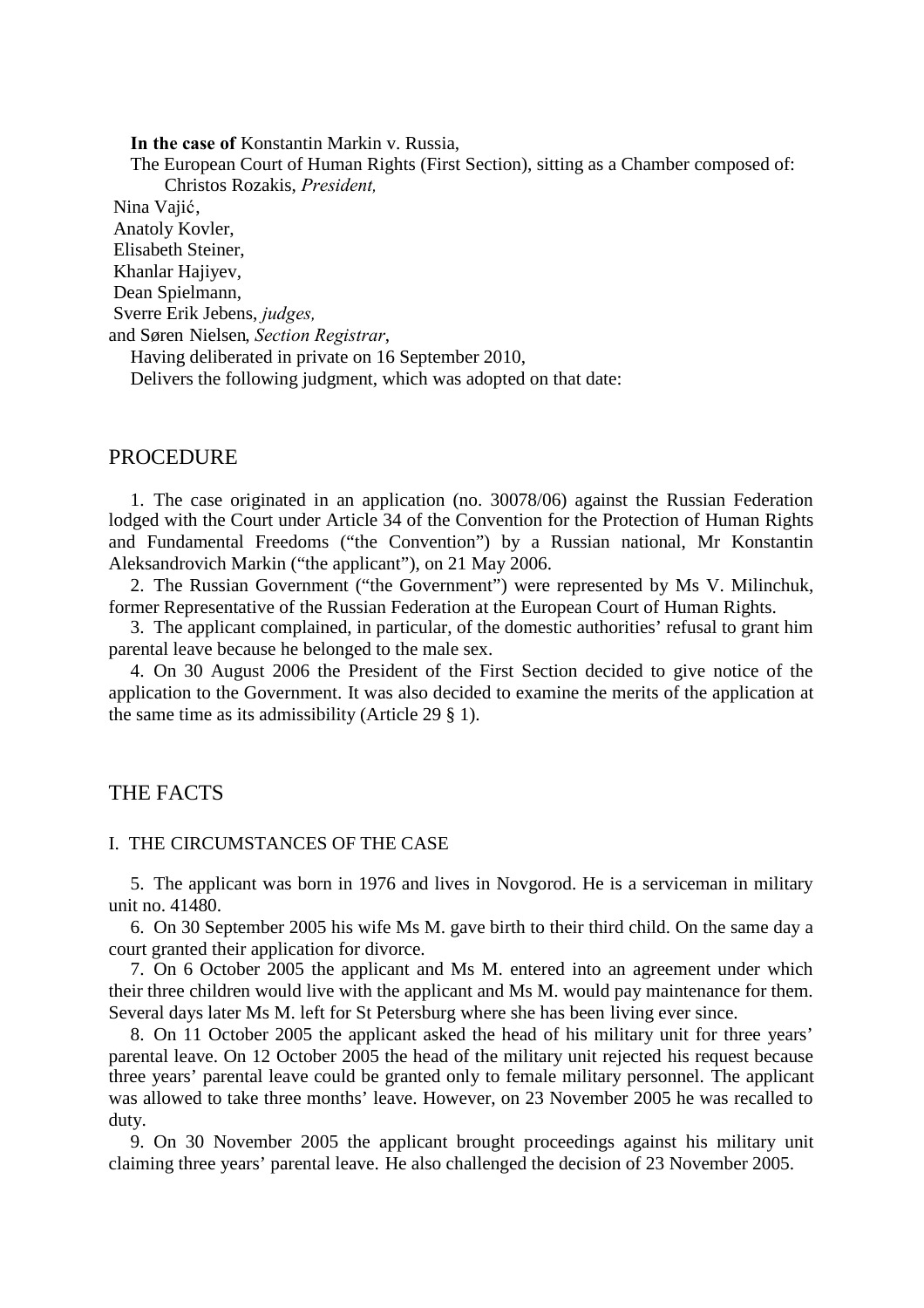10. On 28 February 2006 the applicant was disciplined for systematic absences from his place of work.

11. On 9 March 2006 the Military Court of the Pushkin Garrison annulled the decision of 23 November 2005 and upheld the applicant's right to the remaining 39 working days of his three months' leave. On 17 April 2006 the Military Court of the Leningradskiy Command quashed the judgment and rejected the applicant's claims.

12. On 14 March 2006 the Military Court of the Pushkin Garrison dismissed his claim for three years' parental leave as having no basis in domestic law. The court held that only female military personnel were entitled to three years' parental leave and that the applicant was entitled to three months' leave, of which he had made use. Moreover, the applicant had failed to prove that he was the sole carer for his children and that they lacked maternal care.

13. In his statement of appeal the applicant complained, in particular, that the refusal to grant him three years' parental leave violated the principle of equality between men and women guaranteed by the Constitution.

14. On 27 April 2006 the Military Court of the Leningradskiy Command upheld the judgment. It endorsed the reasoning of the first-instance court and added that the applicant's "reflections on equality between men and women ... cannot serve as a basis for quashing the first-instance judgment, which is correct in substance".

15. On 18 July 2006 the applicant was for a second time disciplined for being absent from his place of work.

16. By order of 24 October 2006 the head of military unit no. 41480 granted parental leave to the applicant until 30 September 2008, the third birthday of his youngest son. On 25 October 2006 the applicant received financial aid in the amount of 200,000 Russian roubles (RUB), equivalent to approximately 5,900 euros (EUR). By letter of 9 November 2006 the head of military unit no. 41480 informed the applicant that the financial aid was granted to him "in view of [his] difficult family situation, the necessity of taking care of three minor children and the absence of other sources of income".

17. On 8 December 2006 the Military Court of the Pushkin Garrison issued a decision ("частное определение") in which it criticised the head of military unit no. 41480 for granting the applicant three years' parental leave, and thereby disregarding the judgment of 27 April 2006 in which it had been found that the applicant was not entitled to such leave. The court drew the attention of the head of the military unit to the unlawfulness of his order.

18. On 11 August 2008 the applicant applied to the Constitutional Court, claiming that the provisions of the Military Service Act concerning the three-year parental leave were incompatible with the equality clause in the Constitution.

19. On 15 January 2009 the Constitutional Court rejected his application. It held as follows:

"2.1 ... military service is a special type of public service which ensures the defence of the country and the security of the State, it is therefore performed in the public interest. Persons engaged in military service exercise constitutionally important functions and therefore possess a special legal status which is based on the necessity for a citizen of the Russian Federation to perform his duty and obligation in order to protect the Fatherland.

When establishing a special legal status for military personnel, the federal legislature is entitled, within its discretionary powers, to set up limitations on their civil rights and freedoms and to assign special duties...

... by signing a military service contract a citizen ... voluntarily chooses a professional activity which entails, firstly, limitations on his civil rights and freedoms inherent in this type of public service, and, secondly, performance of duties to ensure the defence of the country and the security of the State. Accordingly, military personnel undertake to abide by the statutory requirements limiting their rights and freedoms and imposing on them special public obligations.

... by voluntarily choosing this type of service citizens agree to the conditions and limitations related to the acquired legal status. Therefore, the imposition by the federal legislature of limitations on the rights and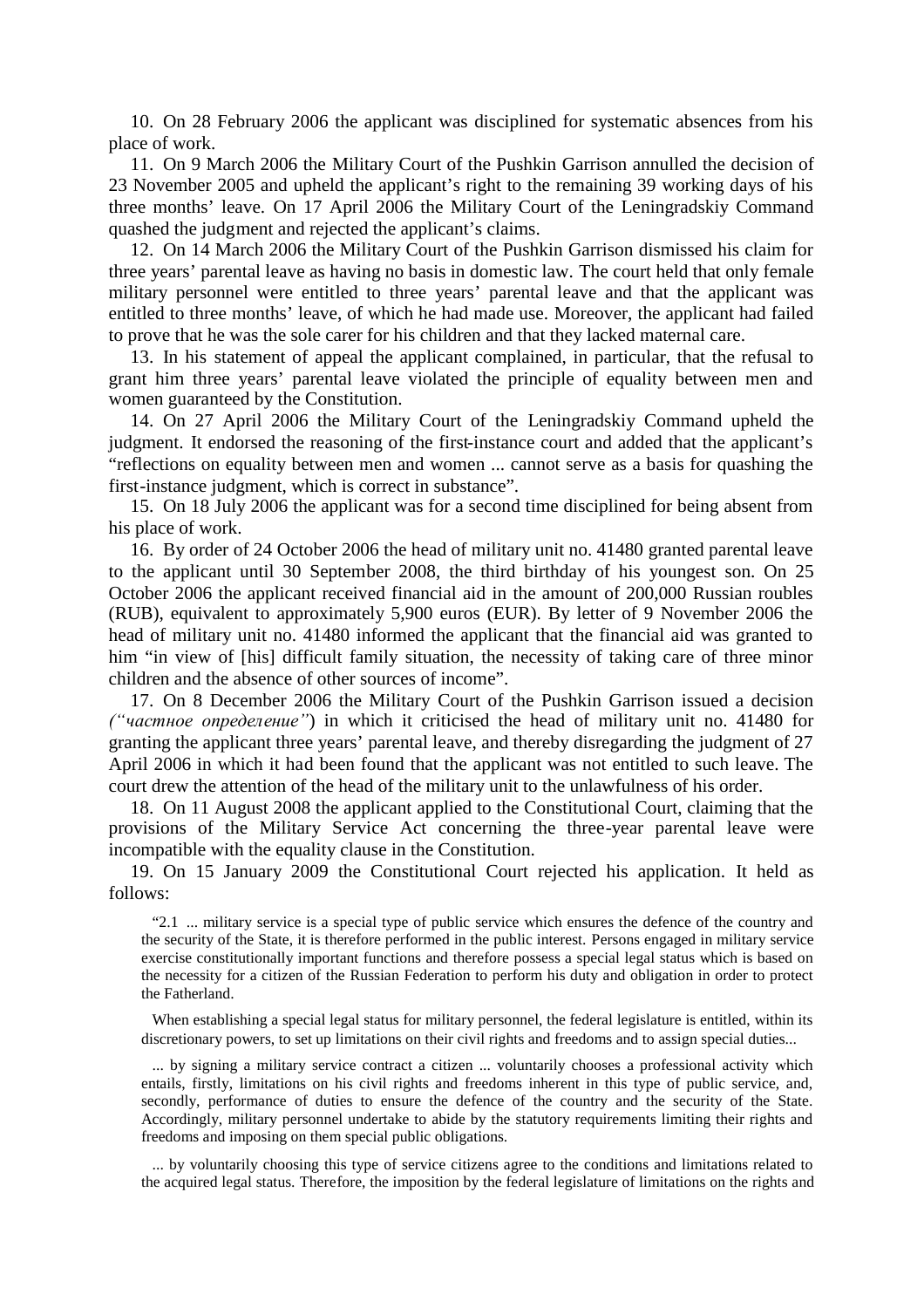freedoms of such citizens is not in itself incompatible with [the Constitution] and is in accordance with ILO Discrimination (Employment and Occupation) Convention no. 111 of 25 June 1958 which provides that any distinction, exclusion or preference in respect of a particular job based on the inherent requirements thereof shall not be deemed to be discrimination (Article 1 § 2).

2.2 Under section 11 § 13 of [the Military Service Act] parental leave is granted to female military personnel in accordance with the procedure specified in federal laws and regulations of the Russian Federation. A similar provision is contained in section 32 § 2 of the Regulations on military service, which also provides that during parental leave a servicewoman retains her position and military rank.

A serviceman under contract is entitled to leave of up to three months if his wife dies in delivery or if he is bringing up a child or children under 14 years old (handicapped children under 16 years old) left without maternal care (in the event of the mother's death, withdrawal of parental authority, lengthy illness or other situations where his children have no maternal care). The purpose of such leave is to give the serviceman a reasonable opportunity to arrange for the care of his child and, depending on the outcome, to decide whether he wishes to continue the military service. If the serviceman decides to take care of his child himself, he is entitled to early termination of his service for family reasons...

The law in force does not give a serviceman the right to three years' parental leave. Accordingly, servicemen under contract are prohibited from combining the performance of their military duties with parental leave. This prohibition is based, firstly, on the special legal status of the military, and, secondly, on the constitutionally important aims justifying limitations on human rights and freedoms in connection with the necessity to create appropriate conditions for efficient professional activity of servicemen who are fulfilling their duty to defend the Fatherland.

Owing to the specific demands of military service, non-performance of military duties by military personnel *en masse* must be excluded as it might cause detriment to the public interests protected by law. Therefore, the fact that servicemen under contract are not entitled to parental leave cannot be regarded as a breach of their constitutional rights or freedoms, including their right to take care of, and bring up, children guaranteed by Article 38 § 2 of the Constitution of the Russian Federation. Moreover, this limitation is justified by the voluntary nature of the military service contract.

By granting, on an exceptional basis, the right to parental leave to servicewomen only, the legislature took into account, firstly, the limited participation of women in military service and, secondly, the special social role of women associated with motherhood. [Those considerations] are compatible with Article 38 § 1 of the Constitution of the Russian Federation. Therefore, the legislature's decision cannot be regarded as breaching the principles of equality of human rights and freedoms or equality of rights of men and women, as guaranteed by Article 19 §§ 2 and 3 of the Constitution of the Russian Federation.

It follows from the above that section 11 § 13 of [the Military Service Act], granting the right to parental leave to female military personnel only, does not breach the applicant's constitutional rights ...

2.4 As servicemen having minor children are not entitled to parental leave, they are also not entitled to receive monthly child-care allowances payable to those who take care of children under the age of a year and a half..."

The Constitutional Court concluded that the provisions challenged by the applicant were compatible with the Constitution.

### II. RELEVANT DOMESTIC LAW

20. The Russian Constitution guarantees the equality of rights and freedoms of everyone regardless of, in particular, sex, social status or employment position. Men and women shall have equal rights and freedoms and equal opportunities (Article 19 §§ 2 and 3).

21. The Constitution also guarantees protection of motherhood and the family by the State. The care and upbringing of children is an equal right and obligation of both parents (Article 38 §§ 1 and 2).

22. The Labour Code of 30 December 2001 provides that women are entitled to a socalled "pregnancy and delivery leave" (maternity leave) of 70 days before the childbirth and 70 days after it (Article 255). Further, women are entitled to a three-year "child-care leave" (parental leave). Parental leave may be also taken in full or in part by the father of the child,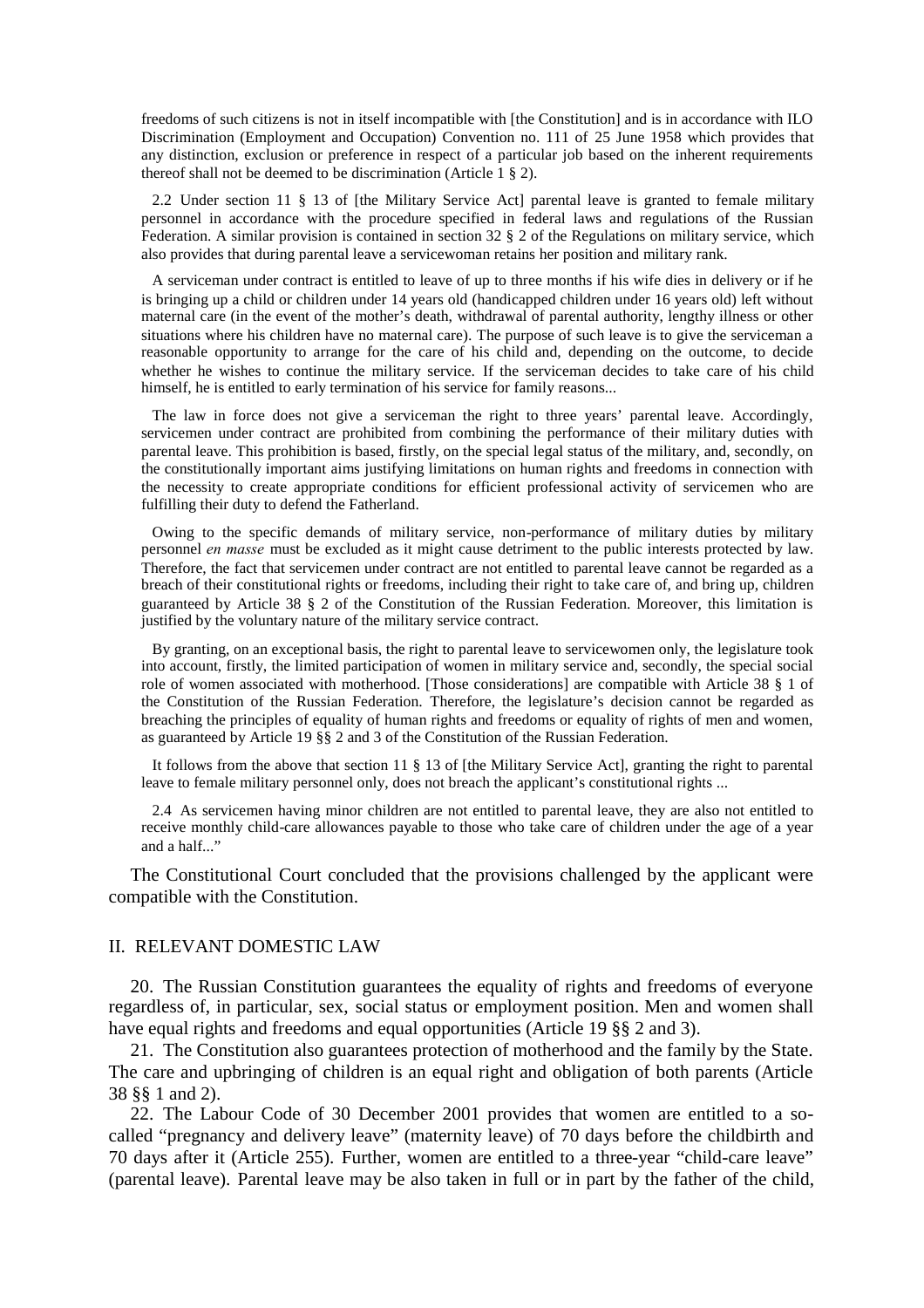his/her grandmother, grandfather, a guardian or any relative who is actually taking care of the child. The person on parental leave retains his/her employment position. The period of parental leave is counted for seniority purposes (Article 256).

23. The Federal Law on Obligatory Social Insurance of Sick Leave or Maternity Leave (no. 255-FZ of 29 December 2006) provides that during maternity leave the woman receives a maternity allowance, payable by the State Social Insurance Fund, amounting to 100% of the salary (section 11). During the first year and a half of the parental leave the person who is taking care of the child receives monthly child-care allowances, payable by the State Social Insurance Fund, amounting to 40% of the salary, but no less than RUB 1,500 for the first child and RUB 3,000 for each of the subsequent children (section 11.2). During the second year and a half of the parental leave no social-insurance payments or allowances are available.

24. The Federal Law on the Status of Military Personnel (no. 76-FZ of 27 May 1998, "the Military Service Act") provides that female military personnel are entitled to maternity leave and to parental leave in accordance with the Labour Code (section 11 § 13). There is no similar provision in respect of male personnel.

25. Under the Regulations on military service, enacted by Presidential Decree No. 1237 on 16 September 1999, a servicewoman is entitled to maternity leave, to three years' parental leave, and to all related social benefits and allowances. A serviceman under contract is entitled to three months' leave in one of the following cases: (a) his wife has died in childbirth, or (b) he is bringing up a child or children under 14 years old (handicapped children under 16 years old) left without maternal care (in the event of the mother's death, withdrawal of parental authority, lengthy illness or other situations where his children have no maternal care) (section 32).

### III. RELEVANT INTERNATIONAL MATERIALS

#### **A. International Labour Organisation materials**

26. The relevant parts of the International Labour Organisation (ILO) Report "Maternity at work: A review of national legislation" (2005) read as follows:

"While maternity leave aims to protect working women during their pregnancy and recovery from childbirth, parental leave refers to a relatively long-term leave available to either parent, allowing them to take care of an infant or young child over a period of time usually following the maternity or paternity leave period.

...

The Workers with Family Responsibilities Recommendation, 1965 (No. 123) and the Maternity Protection Recommendation, 1952 (No. 95) ... only included provisions on maternity leave and only women's need to reconcile work with family responsibilities were considered. One important change in the policy of the ILO with the adoption of the current Recommendations [and the Convention on Workers with Family Responsibilities, 1981 (No. 156)] was the recognition of fathers' involvement in family responsibilities in general and in this case especially with regard to parental leave. This was an important step towards the creation of effective equality of opportunity and treatment for men and women workers...

Contrary to the other regions, all the countries analysed in Europe provide a period of parental leave to take care of a newborn or young child, even if the length of the leave differs from country to country...

A major difference between maternity and parental leave is the scope of the provisions. While maternity leave is available only for women, parental leave provisions normally are also available for men. In some countries, it is a shared entitlement, where either the mother or the father has the right to take parental leave [for example in Estonia]. In other countries, each parent has an individual right to parental leave, which cannot be transferred to the other parent [for example in Belgium and Iceland]. As mentioned above, according to the EU Directive on parental leave [Council Directive 96/34/EC of 3 June 1996], it should be available to both parents as an individual entitlement. To promote equal opportunities and equal treatment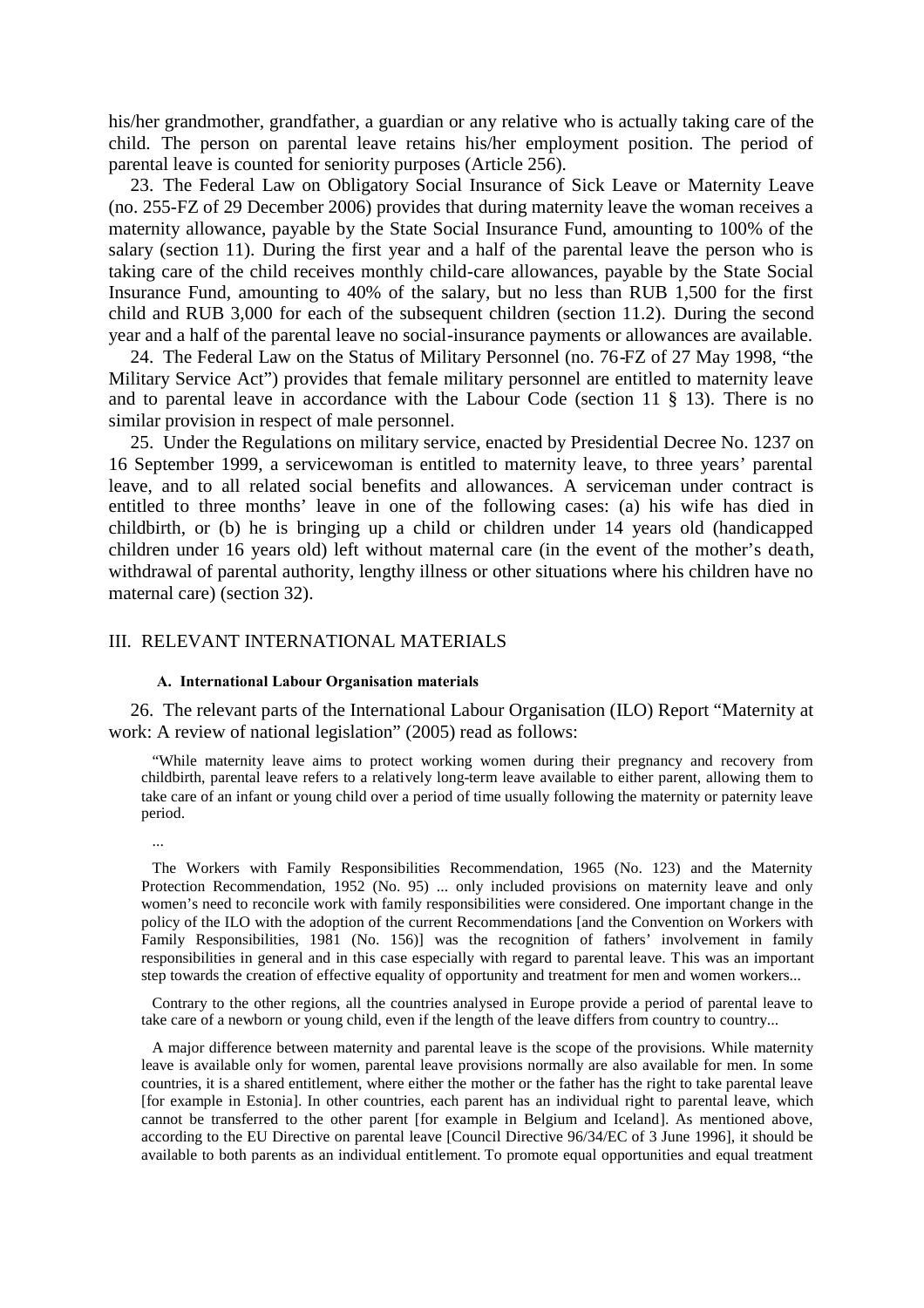between men and women, parental leave should, in principle, be granted on a non-transferable basis (EC, 1996)...

The introduction of parental leave provisions available to both fathers and mothers can be an effective tool for promoting gender equality. It recognizes the fact that fathers also have caring responsibilities. But even if parental leave by definition is available to both mothers and fathers, women are most often the ones who take parental leave, once maternity leave is finished. Generally, men's take-up rates are very low (ILO, 1997). For this reason, some countries have introduced a paternity quota that can only be taken by the father and is lost if he does not use it..."

### 27. With respect to maternity leave the Report states, in particular, as follows:

"In many countries, various categories of workers are explicitly excluded in the scope of labour legislation and/or social security legislation or of the corresponding law regulating cash maternity benefits...

In the European Union ... the EU Directive applies to workers in all fields and occupations, with no exceptions. Nevertheless, ... in Greece, the armed forces, the police and domestic servants are not covered. In 1999, the Commission of the European Communities noted that the exclusion of these groups is contradictory to Community law, leading to infringement proceedings against [Greece] (Commission of the European Communities, 1999)."

#### **B. Comparative law materials**

28. A report entitled "International Review of Leave Policies and Related Research" published in July 2007 by the United Kingdom Department for Business, Enterprise and Regulatory Reform describes leave entitlements for workers with dependent children in twenty-four countries (twenty-one European countries, Australia, Canada and the United States of America). According to that report the United States of America is the only country where there is no statutory right to parental leave. In contrast to maternity and paternity leave, which are by definition gender-related, parental leave can be taken by either parent in all countries under examination except one (in Hungary only the mother is entitled to take parental leave during the child's first year; during the child's second and third years, however, parental leave may be taken by either parent).

29. Parental leave is a family entitlement in ten countries, to be divided between parents as they choose (Australia, Austria, Canada, Denmark, Estonia, France, Germany, Hungary, Poland and Spain); an individual entitlement in another ten countries, with each parent entitled to a certain portion of parental leave (Belgium, the Czech Republic, Greece, Iceland, Ireland, Italy, Portugal, Slovenia, the Netherlands and the United Kingdom); and mixed (part family, part individual entitlement) in three countries (Iceland, Norway and Sweden). Various measures have been introduced to encourage fathers to take parental leave. Mostly these take the form of wholly or partly individualised entitlements, whereby fathers not using their 'quota' will lose it, since unused leave cannot be transferred to a partner. Another approach is to offer bonus leave days to fathers who take some parental leave (as, for example, in Italy, Finland and Germany).

30. Parental leave may be unpaid (as, for example, in Greece, Ireland, Italy, the Netherlands, Spain and the United Kingdom). A majority of countries (16), however, provide some element of payment to the parent on leave. In seven cases (Austria, Belgium, the Czech Republic, Estonia, France, Italy and Poland) the payment is rather low, whether a flat rate or means-tested, or is paid for only part of the leave period, or a combination of these. Only nine countries pay an earnings-related benefit set at more than half of normal earnings. In some cases – notably the Czech Republic, France and Poland – parents on leave receive a general 'child-rearing' benefit that is paid to all parents with young children, not just those taking leave.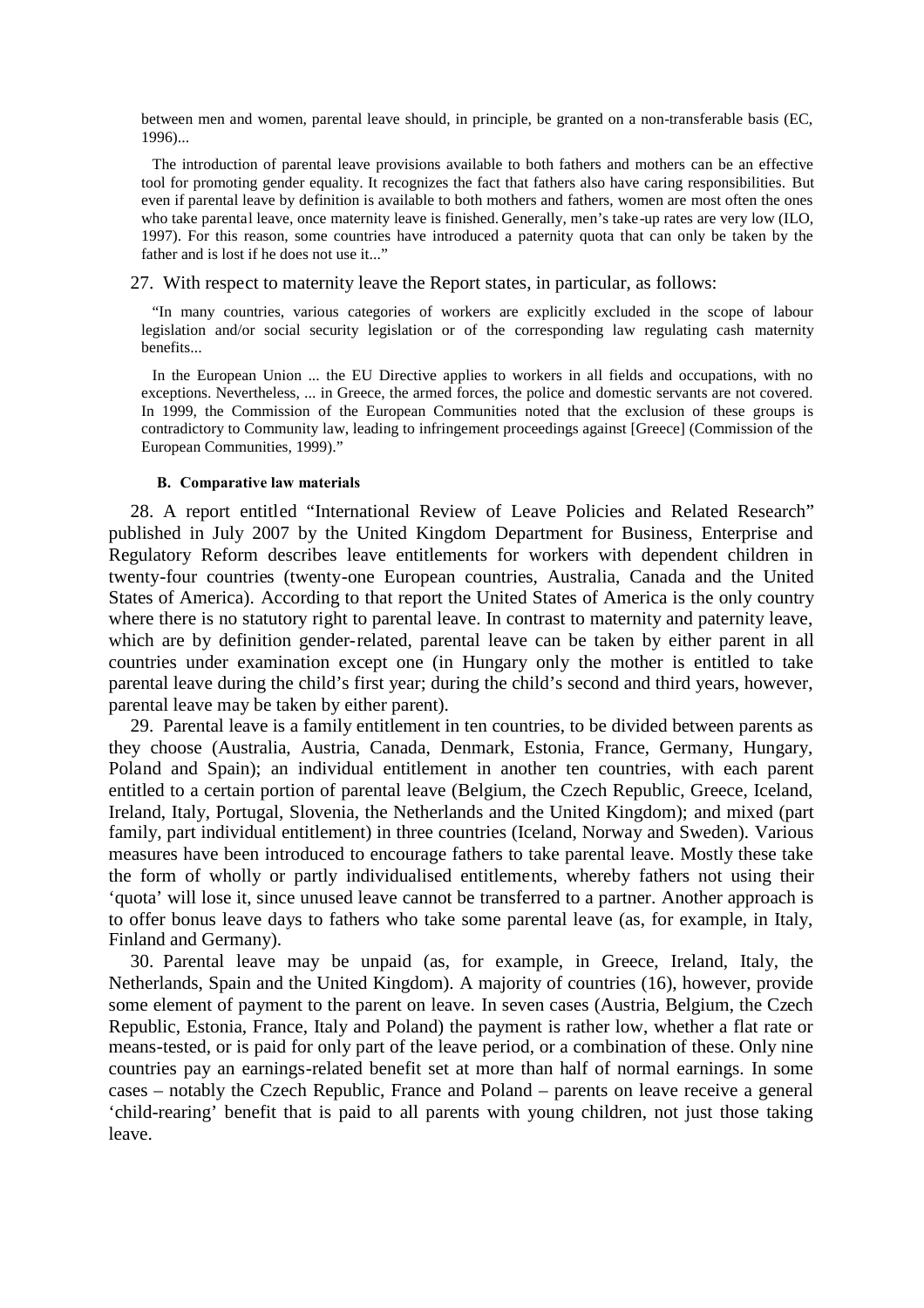## THE LAW

### I. ALLEGED VIOLATION OF ARTICLE 14 OF THE CONVENTION TAKEN IN CONJUNCTION WITH ARTICLE 8 OF THE CONVENTION

31. The applicant complained that the refusal to grant him parental leave amounted to discrimination on account of sex. He relied on Article 14 of the Convention taken in conjunction with Article 8 of the Convention. The relevant provisions read as follows:

#### **Article 8**

"1. Everyone has the right to respect for his private and family life, his home and his correspondence.

2. There shall be no interference by a public authority with the exercise of this right except such as is in accordance with the law and is necessary in a democratic society in the interests of national security, public safety or the economic well-being of the country, for the prevention of disorder or crime, for the protection of health or morals, or for the protection of the rights and freedoms of others."

#### **Article 14**

"The enjoyment of the rights and freedoms set forth in [the] Convention shall be secured without discrimination on any ground such as sex, race, colour, language, religion, political or other opinion, national or social origin, association with a national minority, property, birth or other status."

#### **A. Submissions by the parties**

32. The Government submitted that in October 2006 the applicant had been granted parental leave and had received financial aid. They argued that the matter had been resolved at the domestic level and asked the Court to strike the case out of its list under Article 37 § 1 (b) of the Convention.

33. The applicant argued that his case could not be struck out for the following reasons. Firstly, the parental leave had been granted more than a year after the birth of his son and following communication of the case to the Government. Secondly, the Government had never acknowledged a violation of the applicant's rights. The parental leave and financial aid had been granted in connection with a difficult family situation rather than to remedy a violation of his rights under the Convention. The judgment of 14 March 2006, by which his entitlement to parental leave had been denied by reference to his sex, remained in force and on 8 December 2006 the domestic courts had denounced the order granting him parental leave as unlawful. The disciplinary sanctions imposed on him for his frequent absences from work before the parental leave had been granted also remained in force. Finally, the Constitutional Court had found that the domestic legal provisions excluding male military personnel from the entitlement to parental leave did not breach the non-discrimination clause of the Constitution.

#### **B. The Court's assessment**

### *1. Admissibility*

34. In view of the domestic authorities' decision to grant parental leave to the applicant and to give him financial aid, the Court has to consider, firstly, whether the applicant can still claim to be a victim, within the meaning of Article 34, of the alleged violation of the Convention and, secondly, whether the matter has been resolved within the meaning of Article 37 § 1 (b) of the Convention.

#### **(a) Victim status**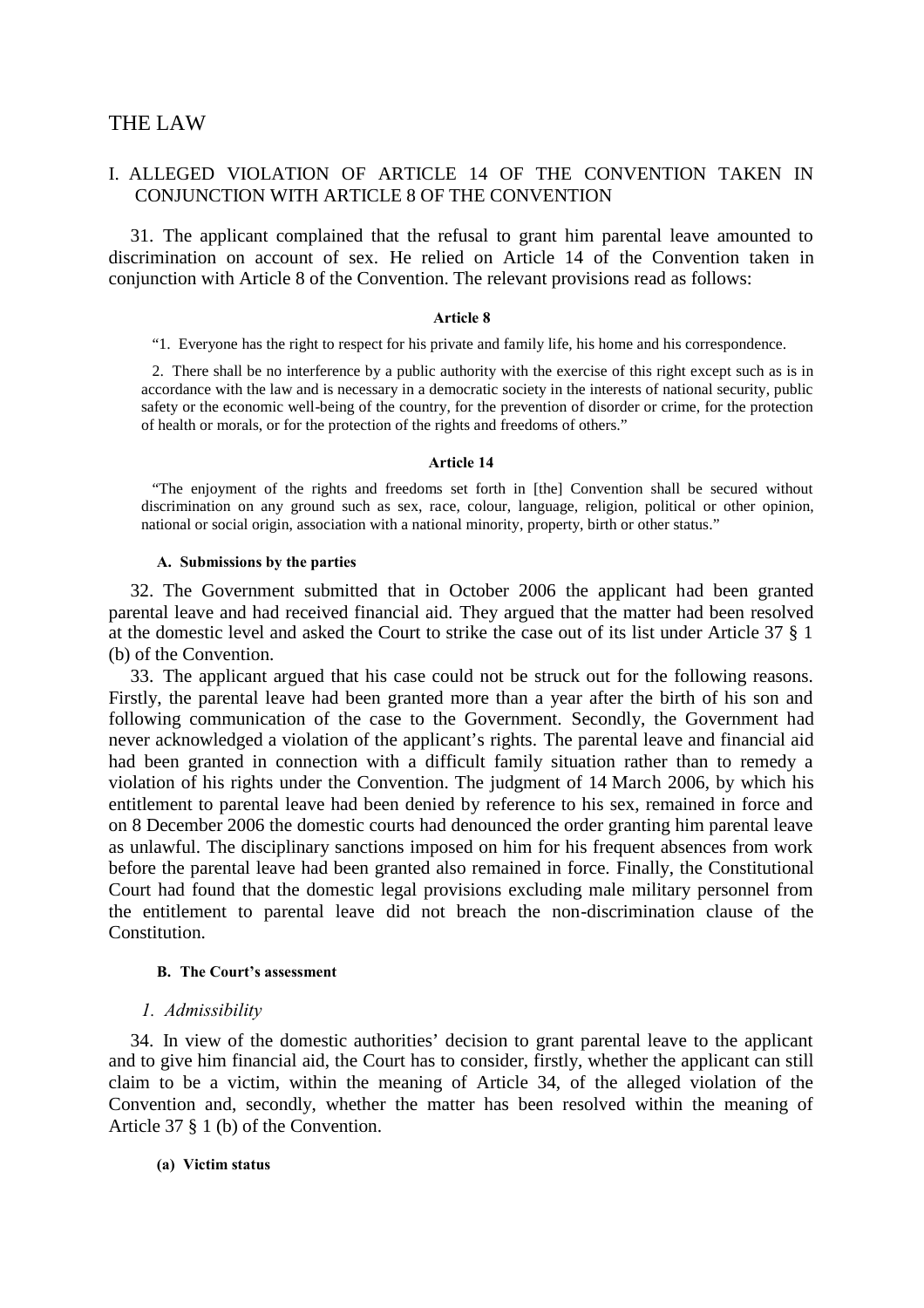35. The Court reiterates that a decision or measure favourable to the applicant is not in principle sufficient to deprive him of his status as a "victim" unless the national authorities have acknowledged, either expressly or in substance, and then afforded redress for, the breach of the Convention (see, for example, *Amuur v. France*, 25 June 1996, § 36, *Reports of Judgments and Decisions* 1996-III, and *Dalban v. Romania* [GC], no. 28114/95, § 44, ECHR 1999-VI).

36. In the present case no express acknowledgment of a breach of Article 14 taken in conjunction with Article 8 has been made by the national authorities in the domestic proceedings or in the Strasbourg proceedings. Nor could the decision to grant parental leave and to pay financial aid to the applicant be interpreted as acknowledging, in substance, that his right not to be discriminated against on account of sex had been breached. Indeed, both the parental leave and the financial aid were granted by reference to the applicant's difficult family and financial situations (see paragraph 16 above). Moreover, even after the applicant was allowed, exceptionally, to take parental leave, the domestic courts continued to hold that he, being a serviceman, had no statutory entitlement to parental leave and that his ineligibility for such leave did not breach his right to equal treatment (see paragraphs 17 and 19 above).

37. In the absence of an acknowledgment by the national authorities of a breach of the applicant's rights under the Convention, the Court holds that he may claim to be the victim of the alleged discriminatory treatment for the purposes of Article 34 of the Convention.

### **(b) Application of Article 37 § 1 of the Convention**

38. The Court will further examine the Government's argument that, in view of the measures taken by the domestic authorities to redress the applicant's situation, the matter had been effectively resolved and the application should be struck out of the Court's list of cases in accordance with Article 37 § 1 (b) of the Convention. Article 37 § 1 reads:

"The Court may at any stage of the proceedings decide to strike an application out of its list of cases where the circumstances lead to the conclusion that

- (a) the applicant does not intend to pursue his application; or
- (b) the matter has been resolved; or

(c) for any other reason established by the Court, it is no longer justified to continue the examination of the application.

However, the Court shall continue the examination of the application if respect for human rights as defined in the Convention and the Protocols thereto so requires."

39. Since the applicant gave a clear indication that he intended to pursue his application, sub-paragraph (a) of Article 37 § 1 is not applicable. That does not, however, rule out the possibility of applying sub-paragraphs (b) and (c), the applicant's consent not being a prerequisite for their application (see *Akman v. Turkey* (striking out), no. 37453/97, ECHR 2001-VI, and *Pisano v. Italy* [GC] (striking out), no. 36732/97, § 41, 24 October 2002). However, before taking a decision to strike out a particular case, the Court must verify whether respect for human rights as defined in the Convention requires it to continue the examination of the case. The Court reiterates in this respect that its judgments serve not only to decide those cases brought before it but, more generally, to elucidate, safeguard and develop the rules instituted by the Convention, thereby contributing to the observance by the States of the engagements undertaken by them as Contracting Parties (see *Ireland v. the United Kingdom*, 18 January 1978, § 154, Series A no. 25; *Guzzardi v. Italy*, 6 November 1980, § 86, Series A no. 39; and *Karner v. Austria*, no. 40016/98, § 26, ECHR 2003-IX). Although the primary purpose of the Convention system is to provide individual relief, its mission is also to determine issues on public-policy grounds in the common interest, thereby raising the general standards of protection of human rights and extending human rights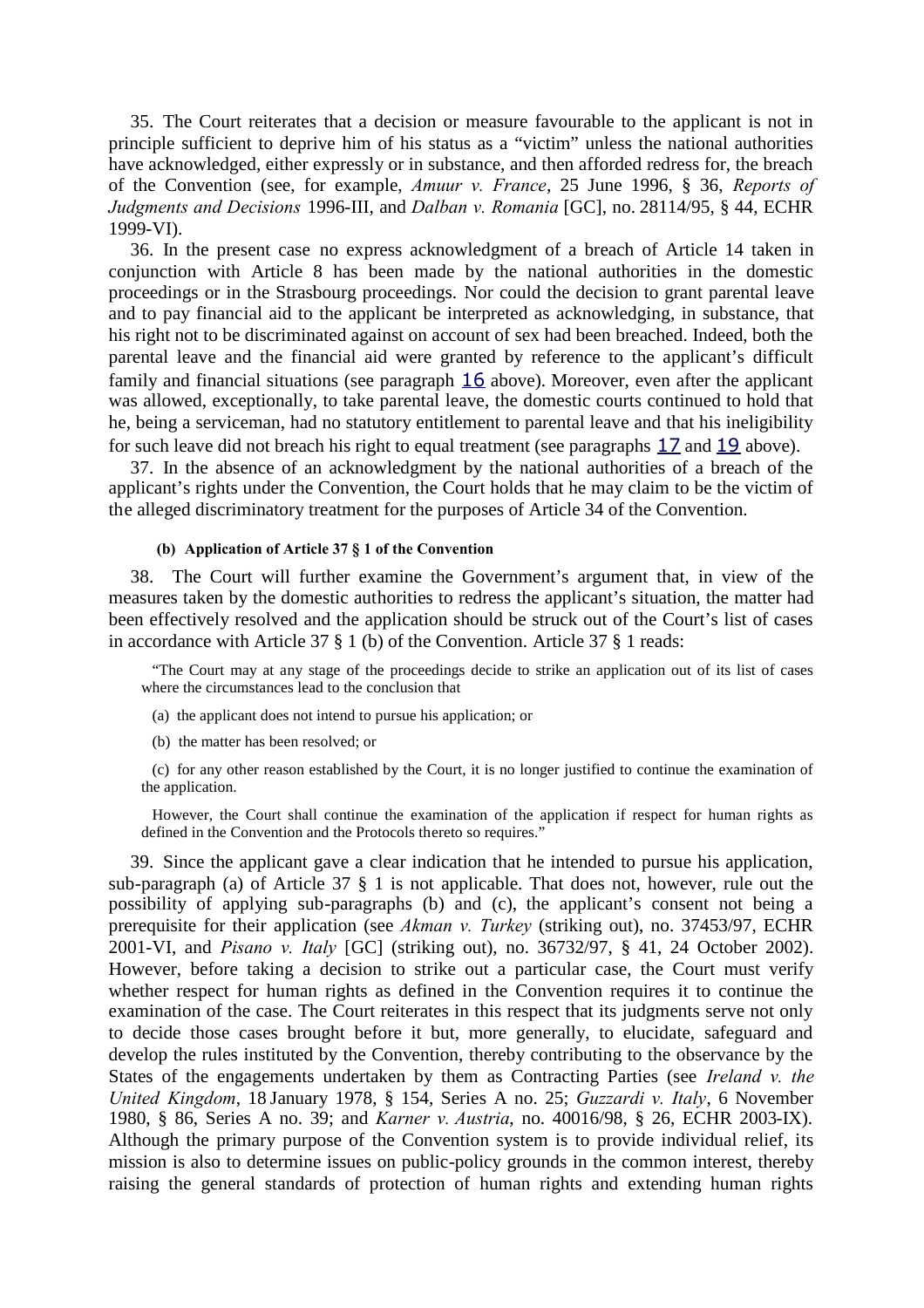jurisprudence throughout the community of the Convention States (see *Rantsev v. Cyprus and Russia*, no. 25965/04, § 197, 7 January 2010; *Karner*, cited above, § 26; and *Capital Bank AD v. Bulgaria*, no. 49429/99, §§ 78 to 79, ECHR 2005-XII (extracts)).

40. The Court takes note of the measures taken by the national authorities to redress the applicant's individual situation, in particular by issuing an order allowing him, on an exceptional basis, to make use of parental leave (see paragraph 16 above). At the same time, it observes that the Military Service Act and the Regulations on military service, which served as the legal basis for the repeated refusals to grant the applicant parental leave, remain in force. By virtue of that legislation a large group of people (male military personnel) continue to be denied an entitlement to parental leave. The Court considers that the subject matter of the present application – the alleged discrimination under Russian law against male military personnel as regards entitlement to parental leave – involves an important question of general interest which has not yet been examined by the Court. Further examination of the present application would therefore contribute to elucidating, safeguarding and developing the standards of protection under the Convention. Accordingly, the Court does not find it appropriate to strike the application out of its list of cases. It considers that there are special circumstances regarding respect for human rights as defined in the Convention and its Protocols which require the further examination of the application on its merits. Accordingly, it rejects the Government's request for the application to be struck out under Article 37 § 1 of the Convention.

### **(c) Conclusion**

41. The Court notes that this complaint is not manifestly ill-founded within the meaning of Article 35 § 3 of the Convention. It further notes that it is not inadmissible on any other grounds. It must therefore be declared admissible.

### *2. Merits*

#### **(a) General principles**

42. As the Court has consistently held, Article 14 complements the other substantive provisions of the Convention and its Protocols. It has no independent existence since it has effect solely in relation to "the enjoyment of the rights and freedoms" safeguarded thereby. Although the application of Article 14 does not presuppose a breach of those provisions – and to this extent it is autonomous – there can be no room for its application unless the facts at issue fall within the ambit of one or more of them (see, among many other authorities, *Van Raalte v. the Netherlands*, 21 February 1997, § 33, *Reports* 1997-I, and *Petrovic v. Austria*, 27 March 1998, § 22, *Reports* 1998-II).

43. The Court has also held that not every difference in treatment will amount to a violation of Article 14. It must be established that other persons in an analogous or relevantly similar situation enjoy preferential treatment and that this distinction is discriminatory (see *Ünal Tekeli v. Turkey*, no. 29865/96, § 49, ECHR 2004-X (extracts)). A difference of treatment is discriminatory if it has no objective and reasonable justification; in other words, if it does not pursue a legitimate aim or if there is not a reasonable relationship of proportionality between the means employed and the aim sought to be realised (see *Stec and Others v. the United Kingdom* [GC], no. 65731/01, § 51, ECHR 2006-VI).

44. The Contracting States enjoy a certain margin of appreciation in assessing whether and to what extent differences in otherwise similar situations justify a difference in treatment (see *Gaygusuz v. Austria*, 16 September 1996, § 42, *Reports* 1996-IV). The scope of the margin of appreciation will vary according to the circumstances, the subject matter and its background (see *Rasmussen v. Denmark*, 28 November 1984, § 40, Series A no. 87, and *Inze v. Austria*,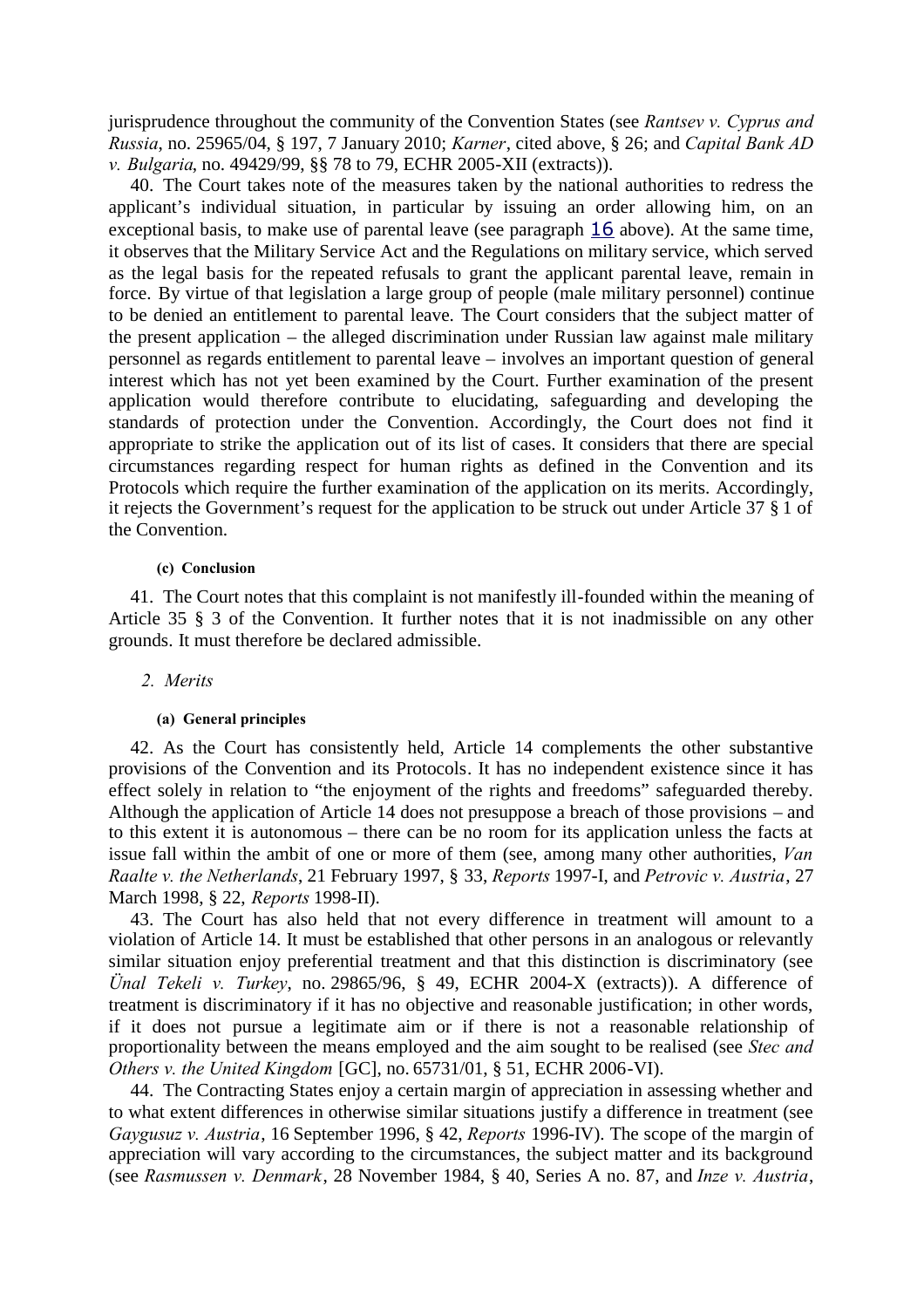28 October 1987, § 41, Series A no. 126), but the final decision as to observance of the Convention's requirements rests with the Court. Since the Convention is first and foremost a system for the protection of human rights, the Court must however have regard to the changing conditions in Contracting States and respond, for example, to any emerging consensus as to the standards to be achieved (see *Weller v. Hungary*, no. 44399/05, § 28, 31 March 2009; *Stec and Others,* cited above, §§ 63 and 64; *Ünal Tekeli,* cited above, § 54; and, *mutatis mutandis*, *Stafford v. the United Kingdom* [GC], no. 46295/99, § 68, ECHR 2002-IV).

### **(b) Application of these principles to the present case**

45. It was not disputed between the parties that the applicant could rely on Article 14 of the Convention. The Court reiterates in this connection that, by enabling one of the parents to stay at home to look after the children, parental leave and related allowances promote family life and necessarily affect the way in which it is organised. Parental leave and parental allowances therefore come within the scope of Article 8 of the Convention. It follows that Article 14, taken together with Article 8, is applicable. Accordingly, although Article 8 does not include a right to parental leave or impose any positive obligation on States to provide parental leave allowances, if a State does decide to create a parental leave scheme, it must do so in a manner which is compatible with Article 14 of the Convention (see, *mutatis mutandis*, *Petrovic,* cited above, §§ 26 to 29).

46. The Court observes that the applicant, being a serviceman, had no statutory right to parental leave. It is undisputed that civilians, both men and women, as well as servicewomen, are entitled to parental leave. The denial of parental leave to the applicant was accordingly based on a combination of two grounds: military status plus sex. The Court has to examine whether, in relation to parental leave, the difference in treatment between parents depending on their military or civilian status and on their sex is acceptable under Article 14.

47. The Court will first examine whether there is an objective and reasonable justification for the difference in treatment between men and women as regards entitlement to parental leave. It reiterates that the advancement of the equality of the sexes is today a major goal in the member States of the Council of Europe and very weighty reasons would have to be put forward before such a difference of treatment could be regarded as compatible with the Convention (see *Burghartz v. Switzerland*, 22 February 1994, § 27, Series A no. 280-B, and *Schuler-Zgraggen v. Switzerland*, 24 June 1993, § 67, Series A no. 263).

48. The Court is not convinced by the Constitutional Court's argument that, as far as parental leave is concerned, the different treatment of male and female military personnel is justified by the special social role of mothers in the upbringing of children (see paragraph  $\frac{19}{2}$ ) above). It observes that in contrast to maternity leave and associated allowances, which are primarily intended to enable the mother to recover from the fatigue of childbirth and to breastfeed her baby if she so wishes, parental leave and the parental leave allowances relate to the subsequent period and are intended to enable the parent to stay at home to look after the infant personally. Whilst being aware of the differences which may exist between mother and father in their relationship with the child, the Court considers that, as far as the role of taking care of the child during this period is concerned, both parents are "similarly placed" (see *Petrovic*, cited above, § 36).

49. The Court notes that, in the *Petrovic v. Austria* case, a distinction on the basis of sex with respect to parental leave allowances was found not to be in violation of Article 14. In that case a broad margin of appreciation was granted to the respondent State because of the great disparity in the 1980s between the legal systems of the Contracting States in the sphere of parental benefits. The Court held that at the material time there was no European consensus in this field, as the majority of Contracting States did not provide for parental leave or related allowances for fathers (see *Petrovic*, cited above, §§ 38 to 42). However, in the more recent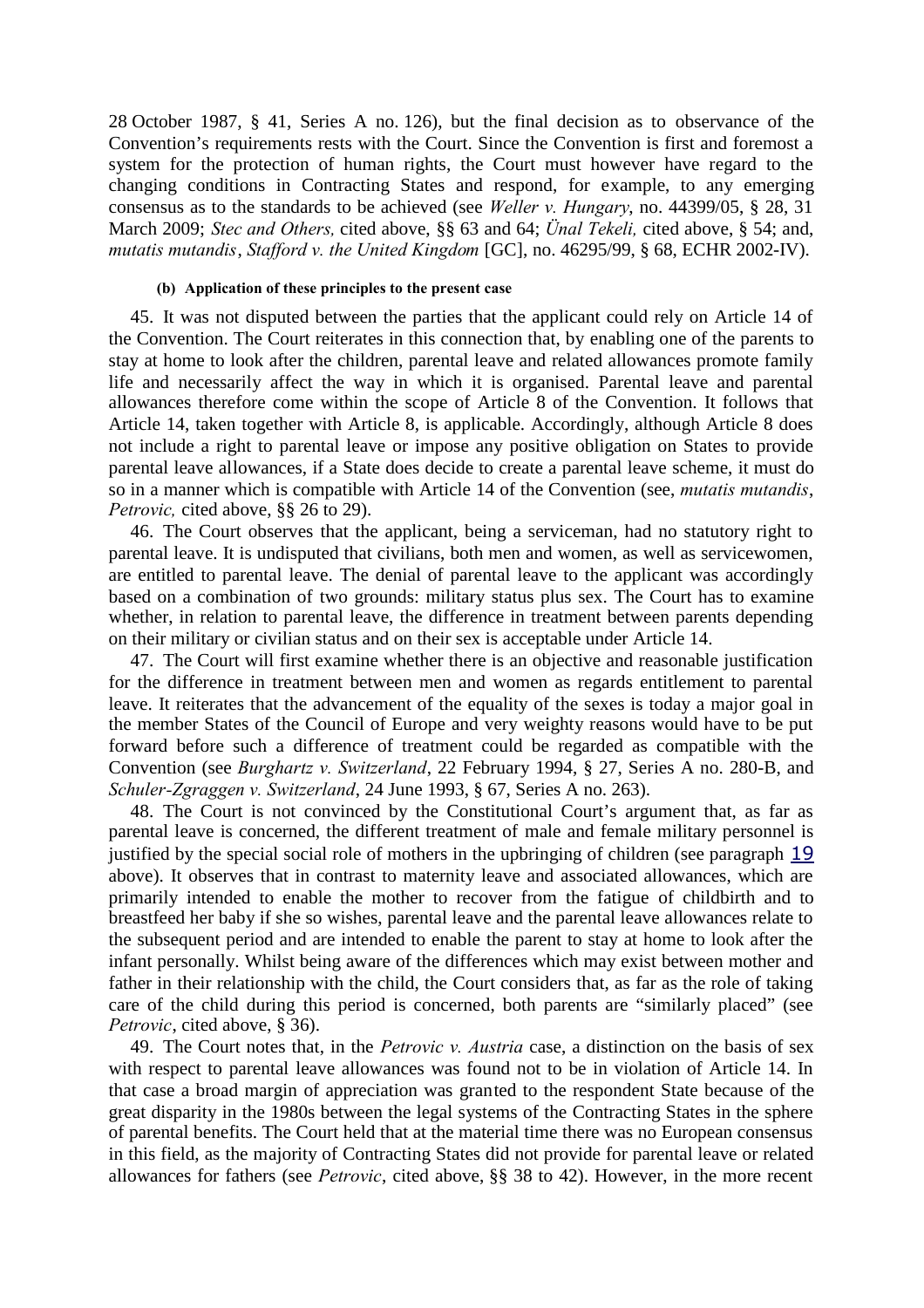case of *Weller v. Hungary* the Court took a step away from the approach adopted in the *Petrovic* case and found that the exclusion of natural fathers from the entitlement to receive parental allowances, when mothers, adoptive parents and guardians were entitled to them, amounted to discrimination on the ground of parental status (see *Weller,* cited above, §§ 30 to 35). It is also significant that since the adoption of the judgment in the *Petrovic* case the legal situation as regards parental leave entitlements in the Contracting States has evolved. In an absolute majority of European countries the legislation now provides that parental leave may be taken by both mothers and fathers (see paragraphs 26 to 30 above). In the Court's opinion, this shows that society has moved towards a more equal sharing between men and women of responsibility for the upbringing of their children and that men's caring role has gained recognition. The Court considers that it cannot overlook the widespread and consistently developing views and associated legal changes to the domestic laws of Contracting States on this issue (see, *mutatis mutandis*, *Smith and Grady v. the United Kingdom*, nos. 33985/96 and 33986/96, § 104, ECHR 1999-VI). It follows that the respondent State can no longer rely on the absence of a common standard among the Contracting States to justify the difference in treatment between men and women as regards parental leave. Nor can the reference to the traditional perception of women as primary child-carers provide sufficient justification for the exclusion of the father from the entitlement to take parental leave if he so wishes. Accordingly, the Court concludes that no convincing or weighty reasons have been offered by the Government to justify the difference in treatment between men and women as regards entitlement to parental leave.

50. The Court also notes that under Russian law civilian men and women are both entitled to parental leave. The difference in treatment on account of sex concerns military personnel only. It must therefore be ascertained whether there was an objective and reasonable justification for special treatment of military personnel in that sphere.

51. The Court reiterates that a system of military discipline, by its very nature, implies the possibility of placing limitations on certain of the rights and freedoms of the members of the armed forces which could not be imposed on civilians. Those limitations do not in themselves run counter to the States' obligations under the Convention (see *Engel and Others v. the Netherlands*, 8 June 1976, § 57, Series A no. 22). It follows that each State enjoys a certain margin of appreciation in this respect, the scope of which varies according to the nature of the activities restricted and of the aims pursued by the restriction (see *Smith and Grady*, cited above, § 89). At the same time it must be stressed that military personnel are entitled to Convention protection and it cannot be said that they waive their rights under the Convention when they join the armed forces.

52. The Court has, however, accepted on several occasions that the rights of military personnel under Articles 5, 9, 10 and 11 of the Convention may, in certain circumstances, be restricted to a greater degree than would be permissible in the case of civilians (see *Engel and Others,* cited above, §§ 73 and 103; *Kalaç v. Turkey*, 1 July 1997, § 28, *Reports* 1997-IV; *Larissis and Others v. Greece*, 24 February 1998, §§ 50 and 51, *Reports* 1998-I; *Hadjianastassiou v. Greece*, 16 December 1992, §§ 39 and 46, Series A no. 252; and *Pasko v. Russia*, no. 69519/01, § 86, 22 October 2009). It follows from the case-law cited above that a wide margin of appreciation is open to States wishing to impose restrictions on the rights of military personnel under Articles 5, 9, 10 and 11, taking into account the special conditions attaching to military life and the specific "duties" and "responsibilities" incumbent on members of the armed forces.

53. The situation is however different with respect to restrictions on family and private life protected by Article 8, in the sense that the States have a narrower margin of appreciation in that sphere. Indeed, the Court has found that the State may impose certain restrictions on the rights of military personnel where there is a real threat to the armed forces' operational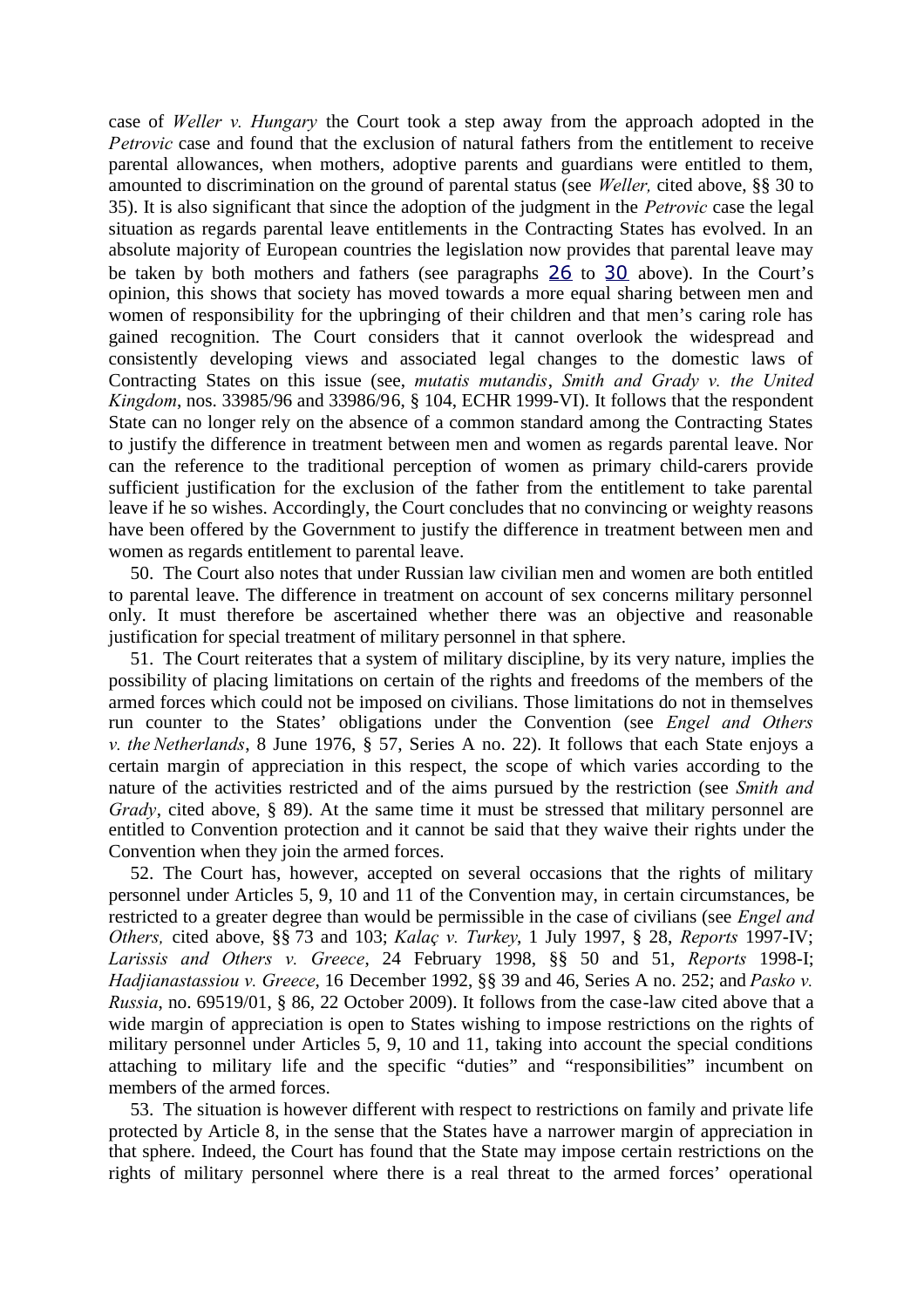effectiveness, as the proper functioning of an army is hardly imaginable without legal rules designed to prevent service personnel from undermining it. It has, however, added that the national authorities cannot rely on such rules to frustrate the exercise by individual members of the armed forces of their right to respect for their family or private life, which right applies as much to service personnel as it does to others within the jurisdiction of the State. Moreover, assertions as to a risk for operational effectiveness must be "substantiated by specific examples" (see *Smith and Grady*, cited above, § 89).

54. The gist of the present case is the difference in treatment between servicemen and servicewomen as regards entitlement to parental leave. By enabling the parent to stay at home, parental leave provides an opportunity for that parent to take care of the child in the earliest period of its life and to spend adequate time with it. The Court considers that, in their relations with their children, servicemen and servicewomen are in an analogous situation (see also paragraph 48 above). The Court considers that very weighty reasons are required to justify a difference in treatment between servicemen and servicewomen in this particularly important sphere of family life, which concerns parents' relations with their new-born children**.**

55. The Court observes that the Government have not provided any justification in that connection. It transpires, however, from the ruling by the Constitutional Court (see paragraph 19 above) that the limitation of rights, such as the right to parental leave, imposed on male military personnel has the aim of ensuring the operational effectiveness of the army and, consequently, of protecting national security. Whilst that aim is without doubt legitimate, this does not in itself establish the legitimacy of the special treatment of the male military personnel as regards the parental leave entitlement. It has to be ascertained whether there is a reasonable relationship of proportionality between the means employed and the aim pursued.

56. In assessing the proportionality of the limitation of rights imposed on servicemen the Court has to examine whether the alleged damage to the operational effectiveness of the army is "substantiated by specific examples". Thus, although in the case of *Smith and Grady v. the United Kingdom,* which concerned the dismissal of homosexuals from the armed forces, the Court allowed a certain margin of appreciation to the States as far as the organisation of their own system of military discipline was concerned, it nevertheless found that the applicants' dismissal from the armed forces on the ground of their sexual orientation violated their rights under Article 8 of the Convention. It did not accept the Government's argument that the presence of homosexuals in the army undermined its operational effectiveness, because that argument was not supported by any concrete evidence and the Court was not satisfied that operational-effectiveness problems of the nature and level alleged could be caused by the admission of homosexuals into the armed forces (see *Smith and Grady*, cited above, §§ 89 to 112).

57. In the present case, the core argument of the Constitutional Court in support of the limitation of the rights of servicemen was that military service imposed specific demands in so far as it required uninterrupted performance of duties by them and that, consequently, the taking of parental leave by servicemen on a large scale would have a negative effect on the fighting power and operational effectiveness of the armed forces. The Court finds that argument unconvincing. It notes the lack of concrete evidence to substantiate the alleged damage to national security. There is no indication that any expert study or statistical research was made to assess the number of servicemen who would be in a position to take three years' parental leave at any given time and would be willing to do so. There is accordingly no evidentiary basis for the assertion that the number of servicemen simultaneously taking parental leave would be so significant as to undermine the fighting capacity of the army. It follows that the Constitutional Court based its decision on a pure assumption, without attempting to probe its validity by checking it against statistical data or by weighing the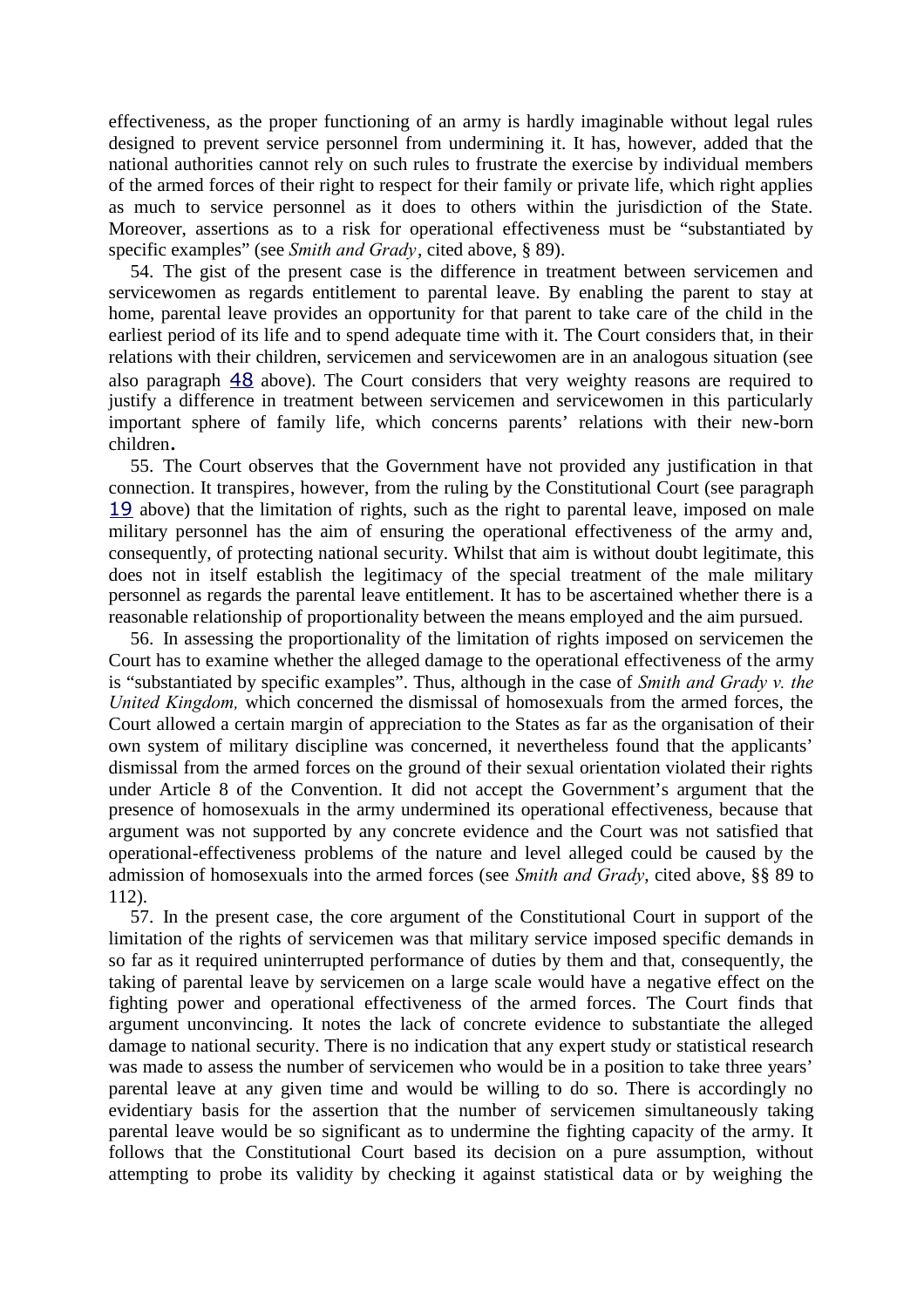conflicting interests of maintaining the operational effectiveness of the army, on the one hand, and of protecting servicemen against discrimination in the sphere of family life and promoting the best interests of their children, on the other. Accordingly, it has not been demonstrated to the Court's satisfaction that operational-effectiveness problems of the nature and level alleged would be caused by extending the parental leave entitlement to servicemen.

58. Further, the Court has already found that there was no objective or reasonable justification for the different treatment of men and women in this sphere (see paragraph 49 above). To the extent that the difference was founded on the traditional gender roles, that is on the perception of women as primary child-carers and men as primary breadwinners, these gender prejudices cannot, by themselves, be considered by the Court to amount to sufficient justification for the difference in treatment, any more than similar prejudices based on race, origin, colour or sexual orientation. Nor can the fact that in the armed forces women are less numerous than men justify the disadvantaged treatment of the latter as regards entitlement to parental leave. The Court is particularly struck by the Constitutional Court's intimation that a serviceman wishing to take personal care of his children was free to resign from the armed forces. Servicemen are thereby forced to make a difficult choice between nursing their newborn children and pursuing their military career, no such choice being faced by servicewomen. The Court reiterates in this respect the unique nature of the armed forces and, consequently, the difficulty in directly transferring essentially military qualifications and experience to civilian life. It is therefore clear that, if they choose to resign from military service to be able to take care of their new-born children, servicemen would encounter difficulties in obtaining civilian posts in their areas of specialisation which would reflect the seniority and status that they had achieved in the armed forces (see, *mutatis mutandis*, *Smith and Grady*, cited above, § 92). In view of the above consideration, the Court finds that the reasons adduced by the Constitutional Court provide insufficient justification for imposing much stronger restrictions on the family life of servicemen than on that of servicewomen. Accordingly, convincing and weighty reasons have not been offered by the Government to justify the difference in treatment between male and female military personnel as regards entitlement to parental leave.

59. In view of the foregoing, the Court considers that the exclusion of servicemen from the entitlement to parental leave, while servicewomen are entitled to such leave, cannot be said to be reasonably and objectively justified. The Court concludes that this difference in treatment amounted to discrimination on the ground of sex. There has therefore been a violation of Article 14 taken in conjunction with Article 8.

## II. ALLEGED VIOLATION OF ARTICLE 5 OF PROTOCOL NO. 7

60. The applicant complained that the domestic law provisions specifying that three years' parental leave can be taken by servicewomen only violated his right to equality between spouses. He relied on Article 5 of Protocol No. 7 which reads as follows:

"Spouses shall enjoy equality of rights and responsibilities of a private law character between them, and in their relations with their children, as to marriage, during marriage and in the event of its dissolution. This Article shall not prevent States from taking such measures as are necessary in the interests of the children."

61. The Court observes that in accordance with the Explanatory Report to Protocol No. 7, under the terms of Article 5 equality must be ensured solely in the relations between the spouses themselves, in regard to their person or their property and in their relations with their children. The rights and responsibilities are thus of a private-law character. The Article does not apply to other fields of law, such as administrative, fiscal, criminal, social, ecclesiastical or labour law (see *Klöpper v. Switzerland*, no. 25053/94, Commission decision of 18 January 1996). The right to parental leave undoubtedly belongs to the sphere of labour law and forms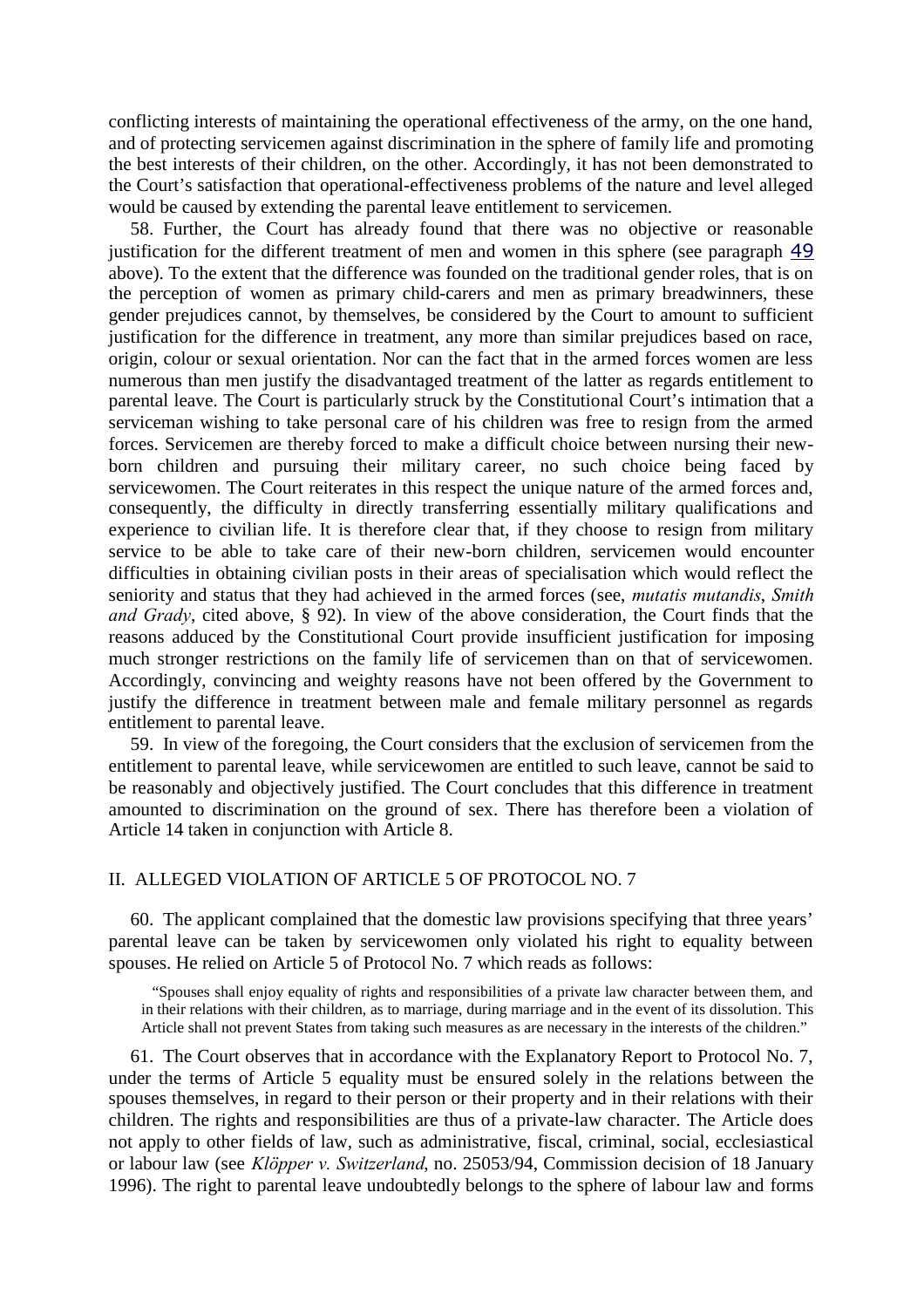part of employment relations, that is relations between the employee and his or her employer, rather than relations between spouses. Moreover, the Russian legislation on parental leave favours servicewomen irrespective of their marital status. Therefore, the case concerns inequality between the sexes rather than inequality between spouses.

62. This complaint is accordingly incompatible *ratione materiae* with the provisions of the Convention within the meaning of Article 35 § 3 and must be rejected in accordance with Article 35 § 4.

## III. OTHER ALLEGED VIOLATIONS OF THE CONVENTION

63. The Court has examined the other complaints submitted by the applicant. However, having regard to all the material in its possession, and in so far as these complaints fall within the Court's competence, it finds that they do not disclose any appearance of a violation of the rights and freedoms set out in the Convention or its Protocols. It follows that this part of the application must be rejected as being manifestly ill-founded, pursuant to Article 35 §§ 3 and 4 of the Convention.

## IV. APPLICATION OF ARTICLE 46 OF THE CONVENTION

64. Before examining the claims for just satisfaction submitted by the applicant under Article 41 of the Convention, and having regard to the circumstances of the case, the Court considers it necessary to determine what consequences may be drawn from Article 46 of the Convention for the respondent State. Article 46 of the Convention reads as follows:

"1. The High Contracting Parties undertake to abide by the final judgment of the Court in any case to which they are parties.

2. The final judgment of the Court shall be transmitted to the Committee of Ministers, which shall supervise its execution."

65. The Court reiterates that Article 46 of the Convention, as interpreted in the light of Article 1, imposes on the respondent State a legal obligation to implement, under the supervision of the Committee of Ministers, appropriate general and/or individual measures to secure the right of the applicant which the Court found to be violated. Such measures must also be taken in respect of other persons in the applicant's position, notably by solving the problems that have led to the Court's findings (see *Scozzari and Giunta v. Italy* [GC], nos. 39221/98 and 41963/98, § 249, ECHR 2000-VIII; *Christine Goodwin v. the United Kingdom* [GC], no. 28957/95, § 120, ECHR 2002-VI; *Lukenda v. Slovenia*, no. 23032/02, § 94, ECHR 2005-X; and *S. and Marper v. the United Kingdom* [GC], nos. 30562/04 and 30566/04, § 134, ECHR 2008-...). This obligation has been consistently emphasised by the Committee of Ministers in the supervision of the execution of the Court's judgments (see, for example, ResDH(97)336, IntResDH(99)434, IntResDH(2001)65 and ResDH(2006)1). In theory it is not for the Court to determine what measures of redress may be appropriate for a respondent State to take in accordance with its obligations under Article 46 of the Convention. However, the Court's concern is to facilitate the rapid and effective suppression of a shortcoming found in the national system of human-rights protection (see *Driza v. Albania*, no. 33771/02, § 125, ECHR 2007-XII (extracts)).

66. In the present case the Court found a violation under Article 14 in conjunction with Article 8. The violation of the applicant's rights originated in shortcomings in the Russian legislation, namely section 11 § 3 of the Military Service Act and the Regulations on military service, enacted by Presidential Decree No. 1237 on 16 September 1999, by virtue of which the entitlement to parental leave was limited to servicewomen as opposed to servicemen. As a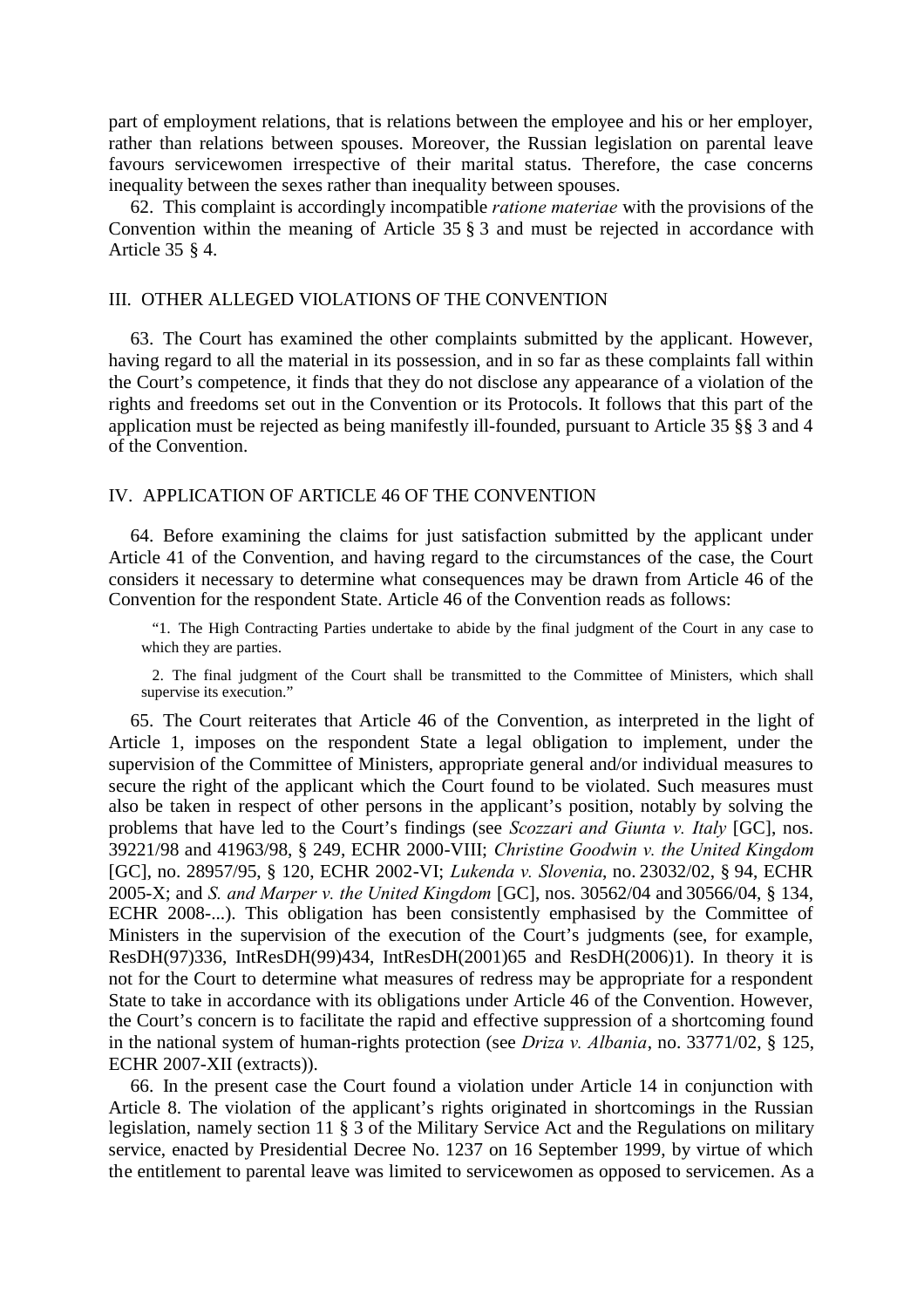consequence, an entire category of individuals – male military personnel – are discriminated against in the enjoyment of their right to respect for family and private life. The Court's finding that the legislation in question is not compatible with the Convention discloses a widespread problem in the legal framework concerning a substantial number of people.

67. It has been the Court's practice, when discovering a shortcoming in the national legal system, to identify its source in order to assist the Contracting States in finding the appropriate solution and the Committee of Ministers in supervising the execution of judgments (see, for example, *Maria Violeta Lăzărescu v. Romania*, no. 10636/06, § 27, 23 February 2010; *Driza,* cited above, §§ 122-126, and *Ürper and Others v. Turkey*, nos. 14526/07, 14747/07, 15022/07, 15737/07, 36137/07, 47245/07, 50371/07, 50372/07 and 54637/07, §§ 51 and 52, 20 October 2009). Having regard to the problem disclosed in the present case, the Court is of the opinion that general measures at national level would be desirable to ensure effective protection against discrimination in accordance with the guarantees of Article 14 of the Convention in conjunction with Article 8. In this connection, the Court would recommend that the respondent Government take measures, under the supervision of the Committee of Ministers, with a view to amending section 11 § 3 of the Military Service Act and the Regulations on military service, enacted by Presidential Decree No. 1237 on 16 September 1999, to take account of the principles enunciated in the present judgment with a view to putting an end to the discrimination against male military personnel as far as their entitlement to parental leave is concerned.

## V. APPLICATION OF ARTICLE 41 OF THE CONVENTION

#### 68. Article 41 of the Convention provides:

"If the Court finds that there has been a violation of the Convention or the Protocols thereto, and if the internal law of the High Contracting Party concerned allows only partial reparation to be made, the Court shall, if necessary, afford just satisfaction to the injured party."

#### **A. Damage**

69. The applicant claimed 400,000 euros (EUR) in respect of non-pecuniary damage. In respect of pecuniary damage, he claimed 59,855.12 Russian roubles (RUB) representing the bonuses he would have received if he had not been subjected to disciplinary sanctions for his absence during his parental leave.

70. The Government submitted that the claims were excessive. Given that the applicant had ultimately been granted parental leave and received financial aid, the finding of a violation would constitute sufficient just satisfaction. They further argued that there was no causal link between the violation found and the pecuniary damage alleged.

71. The Court observes that the applicant did not submit any documents to substantiate his claim for pecuniary damage. It therefore rejects that claim.

72. As regards non-pecuniary damage, the Court notes that the applicant was allowed, on an exceptional basis, to take parental leave and received financial aid from the domestic authorities. In these circumstances, the Court considers that the finding of a violation constitutes in itself sufficient just satisfaction for any non-pecuniary damage sustained by the applicant.

### **B. Costs and expenses**

73. The applicant also claimed RUB 46,169.93 for the costs and expenses incurred before the domestic courts and the Court, including postal expenses, translation costs, stationery and travel expenses. He submitted vouchers and receipts to confirm his claim.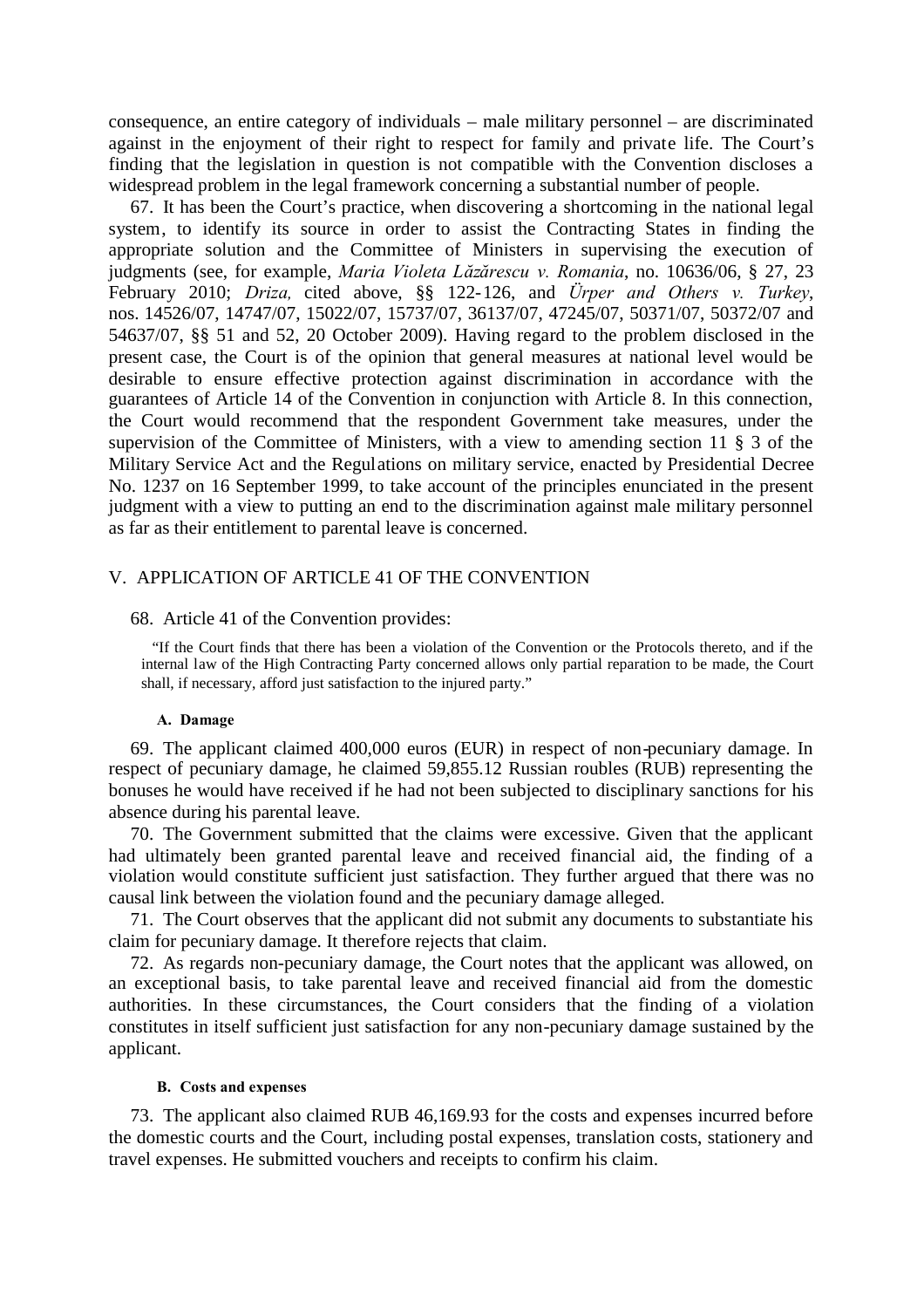74. The Government agreed to pay stationery, postal and translation expenses. They submitted that the remaining costs had not been directly connected with the present application.

75. According to the Court's case-law, an applicant is entitled to reimbursement of his costs and expenses in so far as it has been shown that these have been actually and necessarily incurred and are reasonable as to quantum. In the present case, regard being had to the documents in its possession and the above criteria, the Court considers it reasonable to award the sum of EUR 200, plus any tax that may be chargeable to the applicant on that amount.

### **C. Default interest**

76. The Court considers it appropriate that the default interest should be based on the marginal lending rate of the European Central Bank, to which should be added three percentage points.

# FOR THESE REASONS, THE COURT

- 1. *Declares* unanimously the complaint concerning the alleged discrimination in the exercise of the right to respect for family life admissible and the remainder of the application inadmissible;
- 2. *Holds* by six votes to one that there has been a violation of Article 14 of the Convention in conjunction with Article 8 of the Convention;
- 3. *Holds* by six votes to one that the finding of a violation constitutes in itself sufficient just satisfaction for any non-pecuniary damage sustained by the applicant;
- 4. *Holds* by six votes to one

(a) that the respondent State is to pay the applicant, within three months from the date on which the judgment becomes final in accordance with Article 44 § 2 of the Convention, EUR 200 (two hundred euros), plus any tax that may be chargeable to the applicant, in respect of costs and expenses, to be converted into Russian roubles at the rate applicable at the date of settlement;

(b) that from the expiry of the above-mentioned three months until settlement simple interest shall be payable on the above amount at a rate equal to the marginal lending rate of the European Central Bank during the default period plus three percentage points;

5. *Dismisses* the remainder of the applicant's claim for just satisfaction.

Done in English, and notified in writing on 7 October 2010, pursuant to Rule 77 §§ 2 and 3 of the Rules of Court.

Søren Nielsen Christos Rozakis Registrar President

In accordance with Article 45 § 2 of the Convention and Rule 74 § 2 of the Rules of Court, the dissenting opinion of Judge Kovler is annexed to this judgment.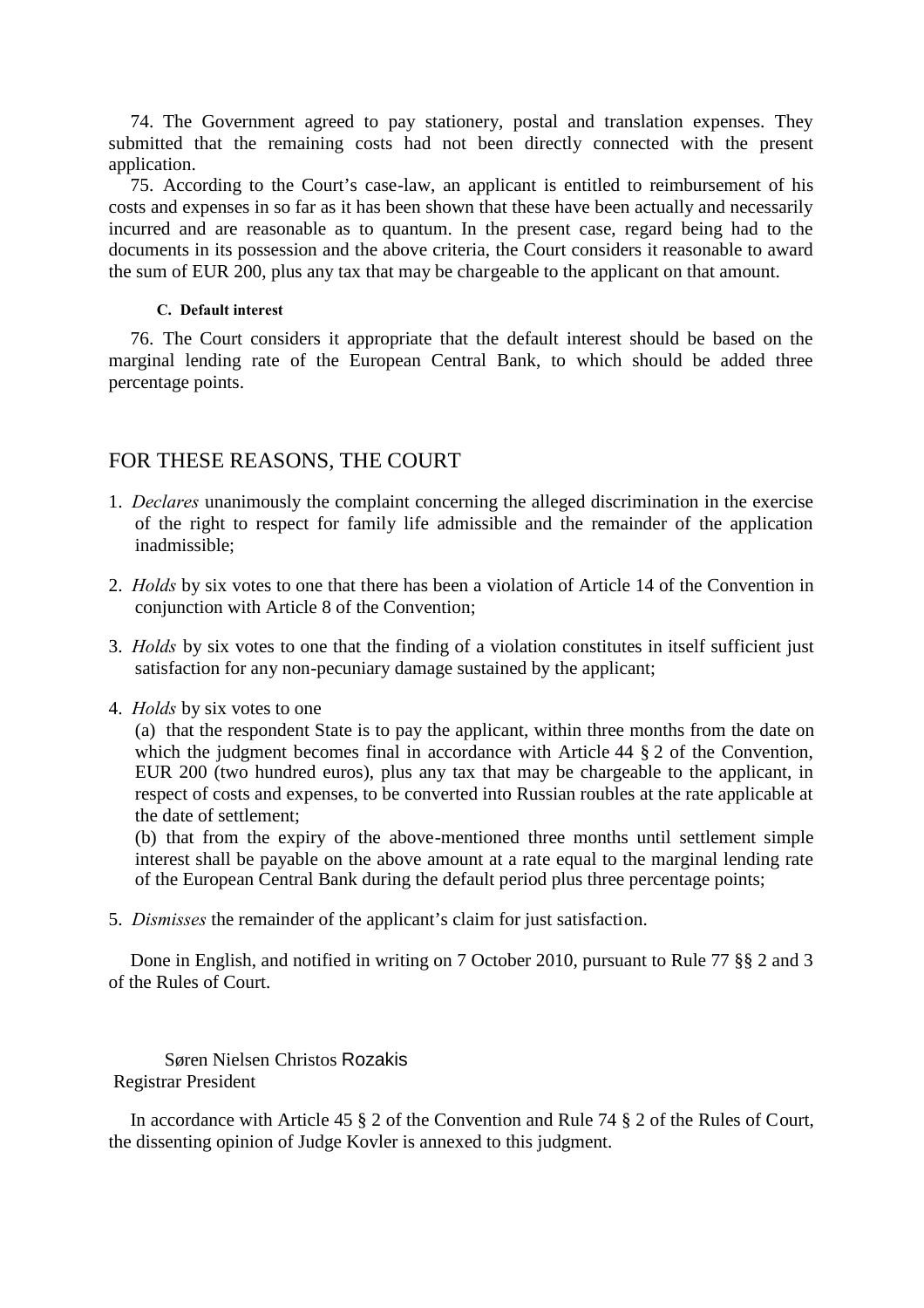C.L.R. S.N.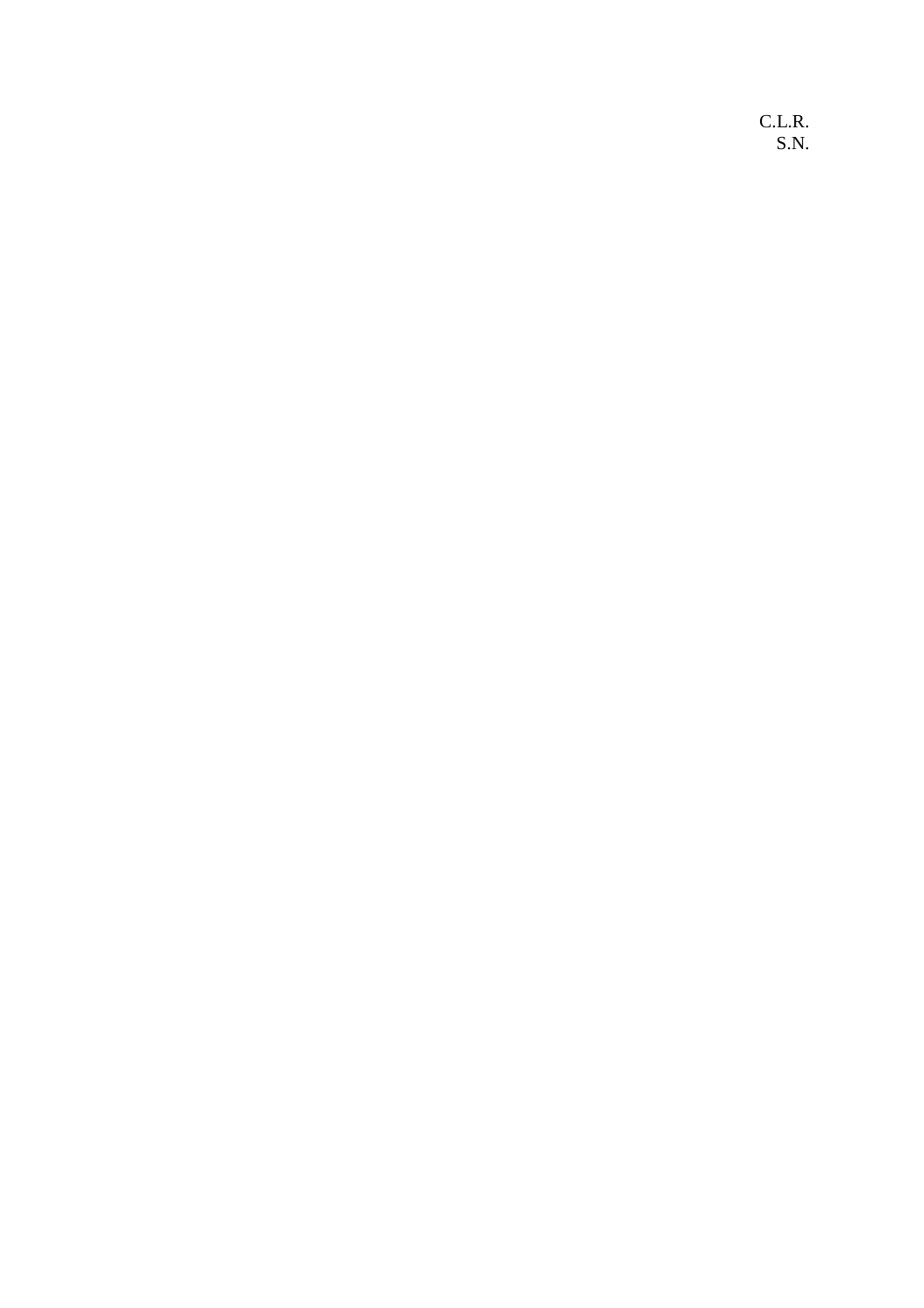## DISSENTING OPINION OF JUDGE KOVLER

I regret that I am unable to join the majority in finding a violation of Article 14 of the Convention in conjunction with Article 8 on account of the alleged discrimination in the exercise of the right to respect for family life of the applicant, an active serviceman.

First of all, I had serious doubts as to the applicant's victim status, taking into account the specific circumstances of the case (especially the fact that he was eventually granted parental leave until the third birthday of his youngest son and even received financial aid – see paragraph 16 of the judgment). Moreover, the Military Court held that the applicant had failed to prove that he was the sole carer for his children and that they lacked maternal care (see paragraph 12). Accepting the applicant's arguments that the matter was not effectively resolved at the domestic level within the meaning of Article 37 § 1 (b) of the Convention, the Court, in its conclusions on the admissibility of the case, gives the impression that the "issues on public-policy grounds in the common interest" are more important than the specific and delicate nature of the case (see paragraphs 39-40). I agreed with this approach by voting for the admissibility of the case on the basis that it would facilitate the expression of different views on the merits.

My second difficulty is with the application of the general principles of the Court's caselaw concerning discrimination. I share the view of some scholars that the concept of nondiscrimination is itself rather ambiguous (see, for example, X. Bioy, "L'ambiguité du concept de non-discrimination", in F. Sudre and H. Surrel (eds.), *Le droit à la non-discrimination au sens de la Convention européenne des droits de l'homme*, Brussels, 2008, pp. 51-84). The Court has held on many occasions that not every difference in treatment will amount to a violation of Article 14: "It must be established that other persons in an analogous or relevantly similar situation enjoy preferential treatment and that this distinction is discriminatory" (see paragraph 43, with relevant references). The question is: does "preferential treatment" of servicewomen in the army as regards entitlement to parental leave amount to discrimination of male military personnel? What about the famous "positive discrimination" in the context of this case? I did not find a clear answer to my question in the present judgment.

"A difference of treatment is discriminatory if it has no objective and reasonable justification; in other words, if it does not pursue a legitimate aim or if there is no reasonable relationship of proportionality between the means employed and the aim sought to be realised" states the judgment, citing the case of *Stec and Others* (see paragraph 43 for the reference). In my opinion the arguments advanced by the Russian Constitutional Court are more convincing and realistic than those of the Court.

The core argument of the Constitutional Court in support of the limitation of the rights of military personnel was that military service imposed specific demands in so far as it required uninterrupted performance of duties and that, consequently, the taking of parental leave by servicemen on a large scale would have a negative effect on the fighting power and operational effectiveness of the armed forces. Given the special (armed forces) context of the case and the wide margin of appreciation left to States in matters of national security, I am prepared to accept the Constitutional Court's argument as providing objective and reasonable justification for the difference in treatment between military personnel and civilians as regards entitlement to parental leave.

Further, as regards the fact that the exclusion from entitlement to parental leave concerns only servicemen, while servicewomen are entitled to take such leave, I agree that in principle there is no objective or reasonable justification for different treatment of men and women in this sphere in civilian life. However, the conditions and demands of military life are by their very nature different from those of civilian life and certain restrictions on rights which could